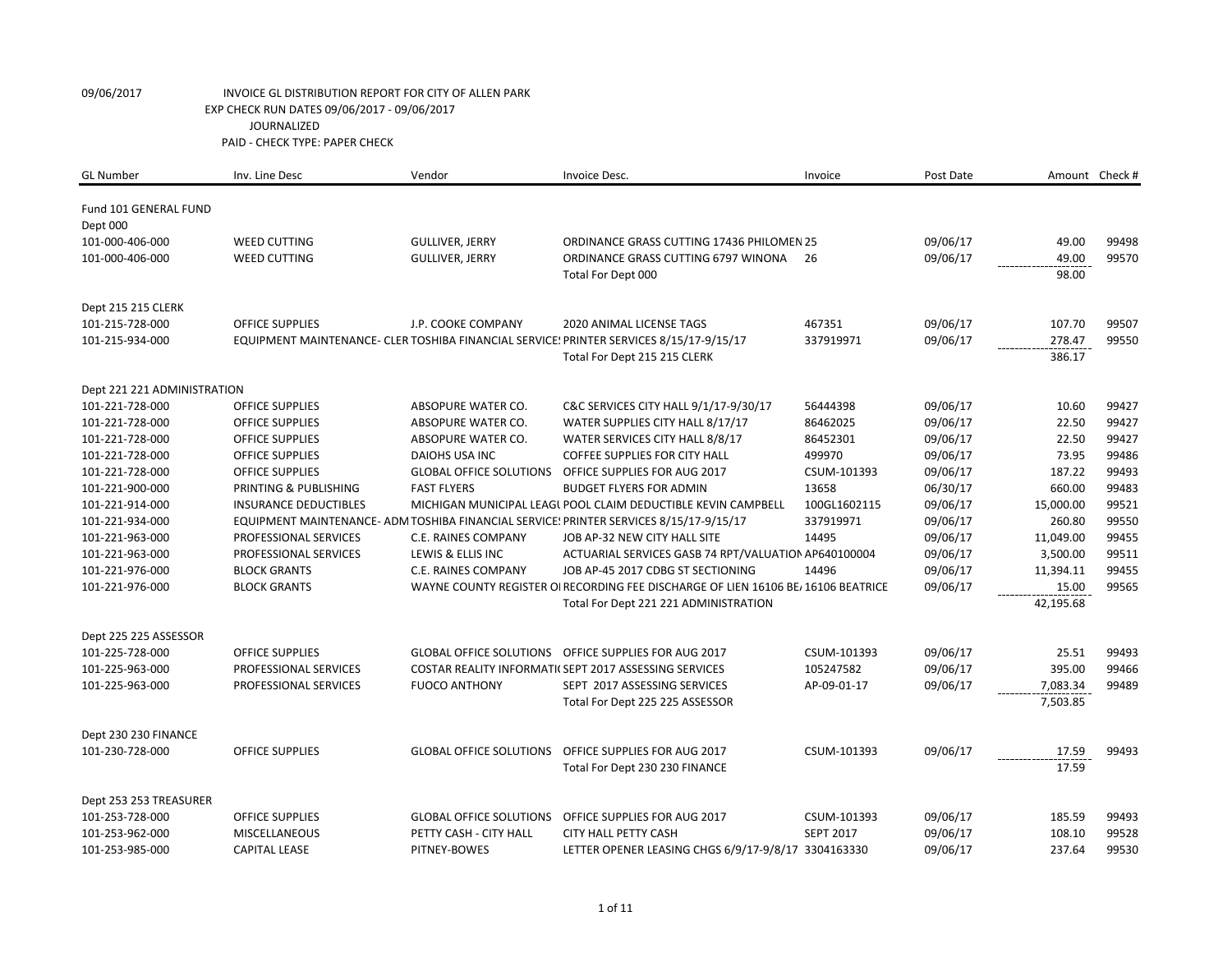| <b>GL Number</b>               | Inv. Line Desc                  | Vendor                                     | Invoice Desc.                                                         | Invoice          | Post Date |           | Amount Check # |
|--------------------------------|---------------------------------|--------------------------------------------|-----------------------------------------------------------------------|------------------|-----------|-----------|----------------|
|                                |                                 |                                            | Total For Dept 253 253 TREASURER                                      |                  |           | 531.33    |                |
| Dept 263 263 CITY HALL         |                                 |                                            |                                                                       |                  |           |           |                |
| 101-263-853-000                | <b>TELEPHONE</b>                | AT&T                                       | PHONE SERVICES 8/10/17-9/9/17                                         | 09062017         | 09/06/17  | 4,542.83  | 99435          |
| 101-263-853-000                | <b>TELEPHONE</b>                | COMCAST                                    | PHONE FIRE SERVICE 9/6/17-10/5/17                                     | 8529101680173474 | 09/06/17  | 254.85    | 99462          |
| 101-263-934-000                | <b>EQUIPMENT MAINTENANCE</b>    |                                            | TOSHIBA FINANCIAL SERVICE: PRINTER SERVICES 8/15/17-9/15/17           | 337918825        | 09/06/17  | 333.60    | 99549          |
| 101-263-962-000                | <b>MISCELLANEOUS</b>            |                                            | CORRIGAN MOVING SYSTEM SERVICES TO RELOCATE MATERIAL TO OFFSITE 69463 |                  | 09/06/17  | 1,996.00  | 99465          |
| 101-263-962-000                | <b>MISCELLANEOUS</b>            | DE LAGE LANDEN                             | BUYOUT RICHO CONTRACT 25163037                                        | 8022192          | 09/06/17  | 228.43    | 99469          |
|                                |                                 |                                            | Total For Dept 263 263 CITY HALL                                      |                  |           | 7,355.71  |                |
| Dept 305 305 POLICE DEPARTMENT |                                 |                                            |                                                                       |                  |           |           |                |
| 101-305-728-000                | <b>OFFICE SUPPLIES</b>          | <b>GLOBAL OFFICE SOLUTIONS</b>             | OFFICE SUPPLIES FOR AUG 2017                                          | CSUM-101393      | 09/06/17  | 746.85    | 99493          |
| 101-305-729-000                | K-9 SUPPLIES                    | PET SUPPLIES PLUS                          | <b>K-9 SUPPLIES</b>                                                   | 8085             | 09/06/17  | 71.41     | 99529          |
| 101-305-729-000                | <b>K-9 OPERATING COSTS</b>      | SOUTHPOINTE VETERINARY VETERINARY SERVICES |                                                                       | 302803           | 09/06/17  | 126.05    | 99542          |
| 101-305-761-000                | <b>PRISONER BOARD</b>           | <b>STATE OF MICHIGAN</b>                   | <b>SEX OFFENDER REGISTRATIONS</b>                                     | 551-493890       | 09/06/17  | 90.00     | 99441          |
| 101-305-761-000                | PRISONER BOARD                  |                                            | WAYNE COUNTY - ACCTS. RECMAY 2017 PRISONER HOUSING                    | 291275           | 06/30/17  | 5,740.00  | 99562          |
| 101-305-761-000                | PRISONER BOARD                  |                                            | WAYNE COUNTY - ACCTS. RECJUNE 2017 PRISONER HOUSING                   | 291414           | 06/30/17  | 3,605.00  | 99563          |
| 101-305-805-000                | <b>VEHICLE TOWING</b>           | <b>CITY TOWING</b>                         | 55 VEH TOWED 8/1/17-8/15/17, 19 PERSONAL 8/1/17-8/15/17               |                  | 09/06/17  | 8,310.00  | 99459          |
| 101-305-853-000                | <b>TELEPHONE</b>                | AMERICAN MESSAGING                         | CHAPLAIN PAGER 8/15/17-9/14/17                                        | Z1319539RH       | 09/06/17  | 14.90     | 99432          |
| 101-305-853-000                | <b>TELEPHONE</b>                | <b>VERIZON WIRELESS</b>                    | POLICE SERVICES 7/11/17-8/10/17                                       | 9790832715       | 09/06/17  | 684.34    | 99557          |
| 101-305-931-000                | <b>BUILDING MAINTENANCE</b>     | CINTAS CORP.                               | JULY 2017 POLICE UNIFORM SERVICES                                     | 721-16861JULY    | 09/06/17  | 38.53     | 99457          |
| 101-305-931-000                | <b>BUILDING MAINTENANCE</b>     | CINTAS CORP.                               | JULY 2017 POLICE UNIFORM SERVICES                                     | 721-16861JULY    | 09/06/17  | 38.53     | 99457          |
| 101-305-934-500                | <b>COMPUTER BREAK-FIX</b>       |                                            | SOUTHERN MICHIGAN INFOR COMPUTER SERVICES POLICE DEPT                 | 3020             | 09/06/17  | 120.00    | 99540          |
| 101-305-939-000                | <b>VEHICLE MAINTENANCE</b>      | <b>CLASSIC AUTO WASH INC.</b>              | JULY 2017 SERVICES                                                    | 1712             | 09/06/17  | 218.40    | 99460          |
| 101-305-943-000                | <b>EQUIPMENT RENTAL-POLICE</b>  |                                            | TOSHIBA FINANCIAL SERVICE: PRINTER SERVICES 8/15/17-9/15/17           | 337919971        | 09/06/17  | 213.99    | 99550          |
| 101-305-960-000                | <b>EDUCATION &amp; TRAINING</b> | FELTZ, ERON                                | REIMBURSEMENT ON TRAINING EXPENSES                                    | REIMBURSMENT     | 09/06/17  | 22.94     | 99484          |
| 101-305-960-000                | <b>EDUCATION &amp; TRAINING</b> | SODEN, JAMES                               | REIMBURSEMENT RELATED TO TRAINING                                     | REIMBURSEMENT    | 09/06/17  | 47.06     | 99541          |
| 101-305-960-000                | <b>EDUCATION &amp; TRAINING</b> | SODEN, JAMES                               | REIMBURSEMENT RELATED TO TRAINING EXPE REIMBURSEMENT                  |                  | 09/06/17  | 21.88     | 99541          |
| 101-305-961-000                | POL. TRAIN-ACT 302 ST. GRANT    | <b>DEWOLF&amp; ASSOCIATES</b>              | FTO PROGRAM 8/9/17-8/11/17                                            | 1664             | 09/06/17  | 1,050.00  | 99474          |
|                                |                                 |                                            | Total For Dept 305 305 POLICE DEPARTMENT                              |                  |           | 21,159.88 |                |
| Dept 340 340 FIRE DEPARTMENT   |                                 |                                            |                                                                       |                  |           |           |                |
| 101-340-728-000                | <b>OFFICE SUPPLIES</b>          | <b>GLOBAL OFFICE SOLUTIONS</b>             | OFFICE SUPPLIES FOR AUG 2017                                          | CSUM-101393      | 09/06/17  | 47.78     | 99493          |
| 101-340-728-000                | <b>OFFICE SUPPLIES</b>          | SAFEWAY SHREDDING                          | SHREDDING SERVICES FIRE DEPT                                          | 75690            | 09/06/17  | 240.00    | 99535          |
| 101-340-757-000                | <b>OPERATING SUPPLIES</b>       | NETWORK SERVICES COMPAI OPERATING SUPPLIES |                                                                       | 6466598-00       | 09/06/17  | 460.45    | 99523          |
| 101-340-757-500                | <b>RESCUE SUPPLIES</b>          | J & B MEDICAL SUPPLY, INC. RESCUE SUPPLIES |                                                                       | 3645668          | 09/06/17  | 77.75     | 99505          |
| 101-340-757-500                | <b>RESCUE SUPPLIES</b>          | J & B MEDICAL SUPPLY, INC. RESCUE SUPPLIES |                                                                       | 3851902          | 09/06/17  | 89.00     | 99505          |
| 101-340-757-500                | <b>RESCUE SUPPLIES</b>          | J & B MEDICAL SUPPLY, INC. RESCUE SUPPLIES |                                                                       | 3851913          | 09/06/17  | 89.00     | 99505          |
| 101-340-757-500                | <b>RESCUE SUPPLIES</b>          | J & B MEDICAL SUPPLY, INC. RESCUE SUPPLIES |                                                                       | 3842326          | 09/06/17  | 166.72    | 99505          |
| 101-340-757-500                | <b>RESCUE SUPPLIES</b>          | J & B MEDICAL SUPPLY, INC. RESCUE SUPPLIES |                                                                       | 3835558          | 09/06/17  | 18.72     | 99505          |
| 101-340-805-000                | AMBULANCE BILLING               | ACCUMED BILLING INC.                       | MONTHLY SERVICES 8/1/17-8/31/17                                       | 16790            | 09/06/17  | 4,905.63  | 99571          |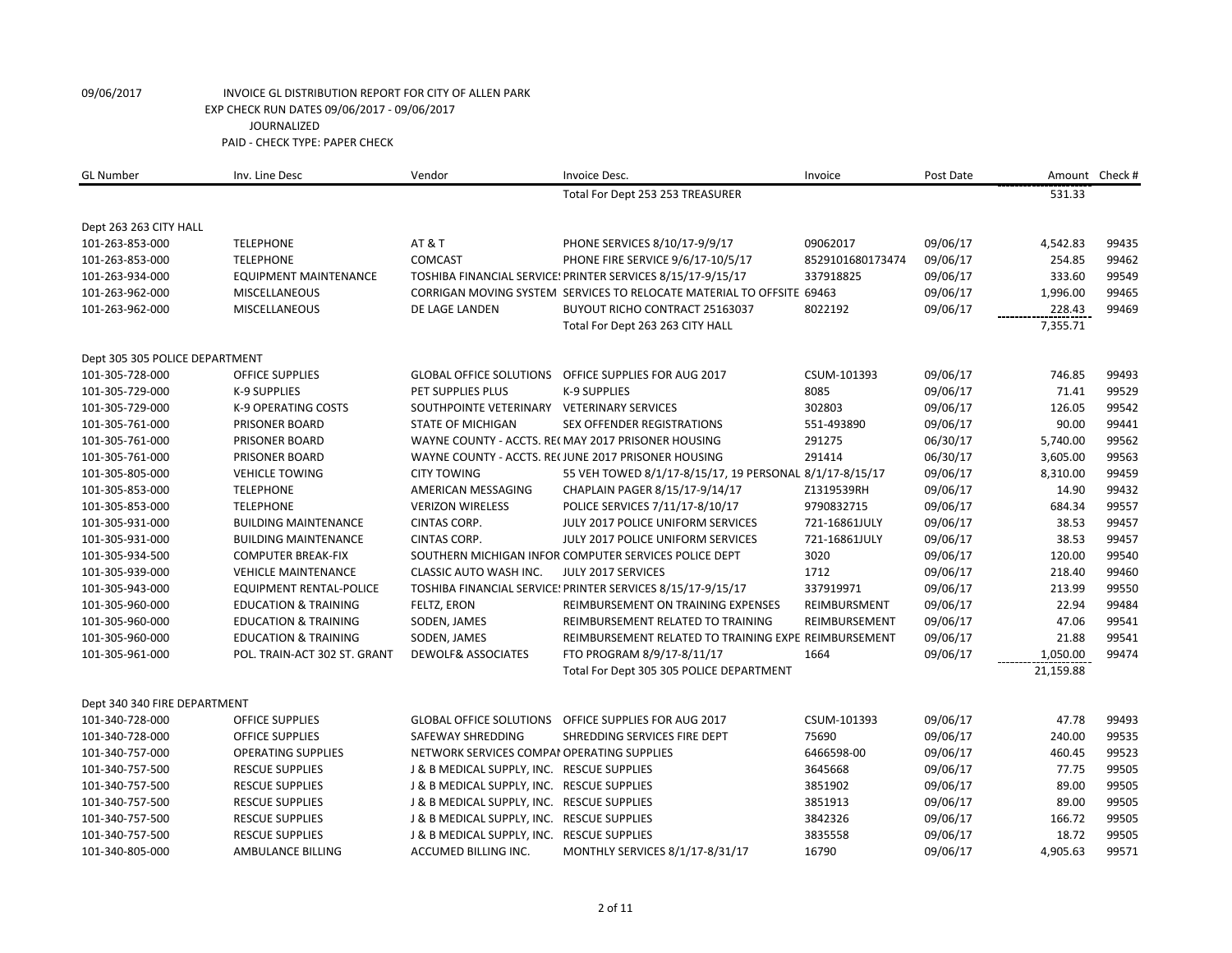| <b>GL Number</b>                          | Inv. Line Desc                                 | Vendor                                         | Invoice Desc.                                                                          | Invoice       | Post Date | Amount    | Check # |
|-------------------------------------------|------------------------------------------------|------------------------------------------------|----------------------------------------------------------------------------------------|---------------|-----------|-----------|---------|
| 101-340-853-000                           | <b>TELEPHONE-</b>                              | <b>VERIZON WIRELESS</b>                        | SERVICES FIRE DEPT 7/11/17-8/10/17                                                     | 9790755950    | 09/06/17  | 96.08     | 99556   |
| 101-340-920-000                           | UTILITIES- 6730 ROOSEVELT - BG-2 CONSTELLATION |                                                | JUNE 2017 GAS SERVICES                                                                 | 2092999       | 09/06/17  | 221.37    | 99463   |
| 101-340-920-000                           | UTILITIES- 6730 ROOSEVELT- BG-2: CONSTELLATION |                                                | JUNE 2017 GAS SERVICES                                                                 | 2092910       | 09/06/17  | 39.81     | 99463   |
| 101-340-931-000                           | <b>BUILDING MAINTENANCE</b>                    | <b>HADDIX ELECTRIC</b>                         | <b>BUILDING MNT FIRE DEPT</b>                                                          | 8718          | 09/06/17  | 1,206.00  | 99500   |
| 101-340-934-000                           |                                                |                                                | EQUIPMENT MAINTENANCE-FIRE TOSHIBA FINANCIAL SERVICE! PRINTER SERVICES 8/15/17-9/15/17 | 337919971     | 09/06/17  | 190.08    | 99550   |
| 101-340-934-500                           | <b>COMPUTER BREAK-FIX</b>                      |                                                | SOUTHERN MICHIGAN INFOR COMPUTER SERVICES FIRE DEPT                                    | 3018          | 09/06/17  | 1,560.00  | 99540   |
| 101-340-939-000                           | <b>VEHICLE MAINTENANCE</b>                     |                                                | BAKER'S GAS & WELDING SUI CYLINDER RENTAL JULY 2017                                    | 09167835      | 06/30/17  | 19.45     | 99438   |
| 101-340-939-000                           | <b>VEHICLE MAINTENANCE</b>                     |                                                | BAKER'S GAS & WELDING SUF CYCLINDER RENTAL APRIL 2017                                  | 09162922      | 06/30/17  | 18.91     | 99438   |
| 101-340-939-000                           | <b>VEHICLE MAINTENANCE</b>                     | <b>BELLE TIRE DISTRIBUTORS</b>                 | SERVICES FOR 2007 FORD TRK EXPLORER                                                    | 30135635      | 09/06/17  | 69.99     | 99442   |
| 101-340-939-000                           | <b>VEHICLE MAINTENANCE</b>                     | <b>GLENDALE AUTO VALUE</b>                     | PARTS FOR 2007 FORD EXPLORER                                                           | 359-129475    | 09/06/17  | 29.89     | 99491   |
| 101-340-939-000                           | <b>VEHICLE MAINTENANCE</b>                     | <b>HALT FIRE</b>                               | VEHICLE MNT FIRE DEPT                                                                  | S0074885      | 09/06/17  | 6,409.03  | 99501   |
| 101-340-939-000                           | <b>VEHICLE MAINTENANCE</b>                     | KODIAK EMERGENCY VEHICLE VEHICLE MNT FIRE DEPT |                                                                                        | 20170694      | 09/06/17  | 6,234.93  | 99509   |
| 101-340-939-000                           | <b>VEHICLE MAINTENANCE</b>                     | KODIAK EMERGENCY VEHICLE VEHICLE MNT FIRE DEPT |                                                                                        | 20170678      | 09/06/17  | 76.95     | 99509   |
| 101-340-939-000                           | <b>VEHICLE MAINTENANCE</b>                     | <b>VILLAGE FORD</b>                            | PARTS& SERVICE FIRE VEHICLE                                                            | 123863        | 06/30/17  | 74.90     | 99559   |
| 101-340-958-000                           | <b>MEMBERSHIP &amp; DUES</b>                   | ALBRIGHT, JOEL                                 | PARAMEDIC LICENSE RENEWAL                                                              | REIMBURSEMENT | 09/06/17  | 25.00     | 99430   |
| 101-340-960-000                           | <b>EDUCATION &amp; TRAINING</b>                |                                                | KEYSTONE MANAGEMENT CC CONFERENCE REGISTRATION 9/12/17-9/15/17 68TH ANNUAL CONF        |               | 09/06/17  | 358.45    | 99508   |
|                                           |                                                |                                                | Total For Dept 340 340 FIRE DEPARTMENT                                                 |               |           | 22,725.89 |         |
|                                           |                                                |                                                |                                                                                        |               |           |           |         |
| Dept 445 445 DEPARTMENT OF PUBLIC SERVICE |                                                |                                                |                                                                                        |               |           |           |         |
| 101-445-728-000                           | <b>OFFICE SUPPLIES</b>                         |                                                | GLOBAL OFFICE SOLUTIONS OFFICE SUPPLIES FOR AUG 2017                                   | CSUM-101393   | 09/06/17  | 74.23     | 99493   |
| 101-445-757-000                           | <b>OPERATING SUPPLIES</b>                      | D & L GARDEN CENTER, INC. SUPPLIES DPS         |                                                                                        | 91704         | 09/06/17  | 87.84     | 99468   |
| 101-445-757-000                           | <b>OPERATING SUPPLIES</b>                      | D & L GARDEN CENTER, INC. SUPPLIES FOR DPS     |                                                                                        | 91708         | 09/06/17  | 5.99      | 99468   |
| 101-445-757-000                           | <b>OPERATING SUPPLIES</b>                      | <b>GLENDALE AUTO VALUE</b>                     | <b>PARTS</b>                                                                           | 359-128997    | 09/06/17  | 20.09     | 99491   |
| 101-445-768-000                           | <b>UNIFORMS</b>                                | CINTAS CORP.                                   | JULY 2017 UNIFORM SERVICE FOR GARAGE                                                   | 721-16831JULY | 09/06/17  | 53.06     | 99457   |
| 101-445-768-000                           | <b>UNIFORMS</b>                                | CINTAS CORP.                                   | JULY 2017 UNIFORM SERVICE FOR GARAGE                                                   | 721-16831JULY | 09/06/17  | 67.22     | 99457   |
| 101-445-768-000                           | <b>UNIFORMS</b>                                | CINTAS CORP.                                   | JULY 2017 UNIFORM SERVICE FOR GARAGE                                                   | 721-16831JULY | 09/06/17  | 53.06     | 99457   |
| 101-445-768-000                           | <b>UNIFORMS</b>                                | CINTAS CORP.                                   | JULY 2017 UNIFORM SERVICE FOR GARAGE                                                   | 721-16831JULY | 09/06/17  | 61.00     | 99457   |
| 101-445-768-000                           | <b>UNIFORMS</b>                                | CINTAS CORP.                                   | JULY 2017 UNIFORM SERVICES DPS                                                         | 721-16811JULY | 09/06/17  | 103.40    | 99457   |
| 101-445-768-000                           | <b>UNIFORMS</b>                                | <b>CINTAS CORP.</b>                            | JULY 2017 UNIFORM SERVICES DPS                                                         | 721-16811JULY | 09/06/17  | 91.40     | 99457   |
| 101-445-768-000                           | <b>UNIFORMS</b>                                | CINTAS CORP.                                   | JULY 2017 UNIFORM SERVICES DPS                                                         | 721-16811JULY | 09/06/17  | 184.46    | 99457   |
| 101-445-768-000                           | <b>UNIFORMS</b>                                | CINTAS CORP.                                   | JULY 2017 UNIFORM SERVICES DPS                                                         | 721-16811JULY | 09/06/17  | 94.25     | 99457   |
| 101-445-920-000                           | UTILITIES 10777 PELHAM                         | <b>DTE ENERGY</b>                              | ELECTRIC SERVICES 7/11/17-8/10/17                                                      | 09062017      | 09/06/17  | 18.90     | 99479   |
| 101-445-926-000                           | STREET LIGHTING- 15501 PHILOMI DTE ENERGY      |                                                | STREETLIGHT SERVICE 8/1/17-8/31/17                                                     | 09062017      | 09/06/17  | 208.54    | 99480   |
| 101-445-926-000                           | STREET LIGHTING- 15702 GARFIELI DTE ENERGY     |                                                | STREETLIGHT SERVICE 8/1/17-8/31/17                                                     | 09062017      | 09/06/17  | 284.11    | 99480   |
| 101-445-926-000                           | STREET LIGHTING TRAFFIC SIGNAL DTE ENERGY      |                                                | STREETLIGHT SERVICE 8/1/17-8/31/17                                                     | 09062017      | 09/06/17  | 16,880.09 | 99480   |
| 101-445-931-000                           | <b>BUILDING MAINTENANCE</b>                    | <b>GLENDALE AUTO VALUE</b>                     | <b>PARTS</b>                                                                           | 359-129451    | 09/06/17  | 10.58     | 99491   |
| 101-445-934-000                           |                                                |                                                | EQUIPMENT MAINTENANCE- DPW TOSHIBA FINANCIAL SERVICE! PRINTER SERVICES 8/15/17-9/15/17 | 337919971     | 09/06/17  | 190.08    | 99550   |
| 101-445-939-000                           | <b>VEHICLE MAINTENANCE</b>                     |                                                | BAKER'S GAS & WELDING SUI CYLINDER RENTAL JULY 2017                                    | 09167835      | 06/30/17  | 19.49     | 99438   |
| 101-445-939-000                           | <b>VEHICLE MAINTENANCE</b>                     |                                                | BAKER'S GAS & WELDING SUI CYCLINDER RENTAL APRIL 2017                                  | 09162922      | 06/30/17  | 18.91     | 99438   |
| 101-445-939-000                           | <b>VEHICLE MAINTENANCE</b>                     | BELL EQUIPMENT CO.                             | <b>SUPPLIES</b>                                                                        | 0131950       | 09/06/17  | 816.50    | 99440   |
| 101-445-939-000                           | <b>VEHICLE MAINTENANCE</b>                     | BELL EQUIPMENT CO.                             | <b>PARTS</b>                                                                           | 0132048       | 09/06/17  | 46.00     | 99440   |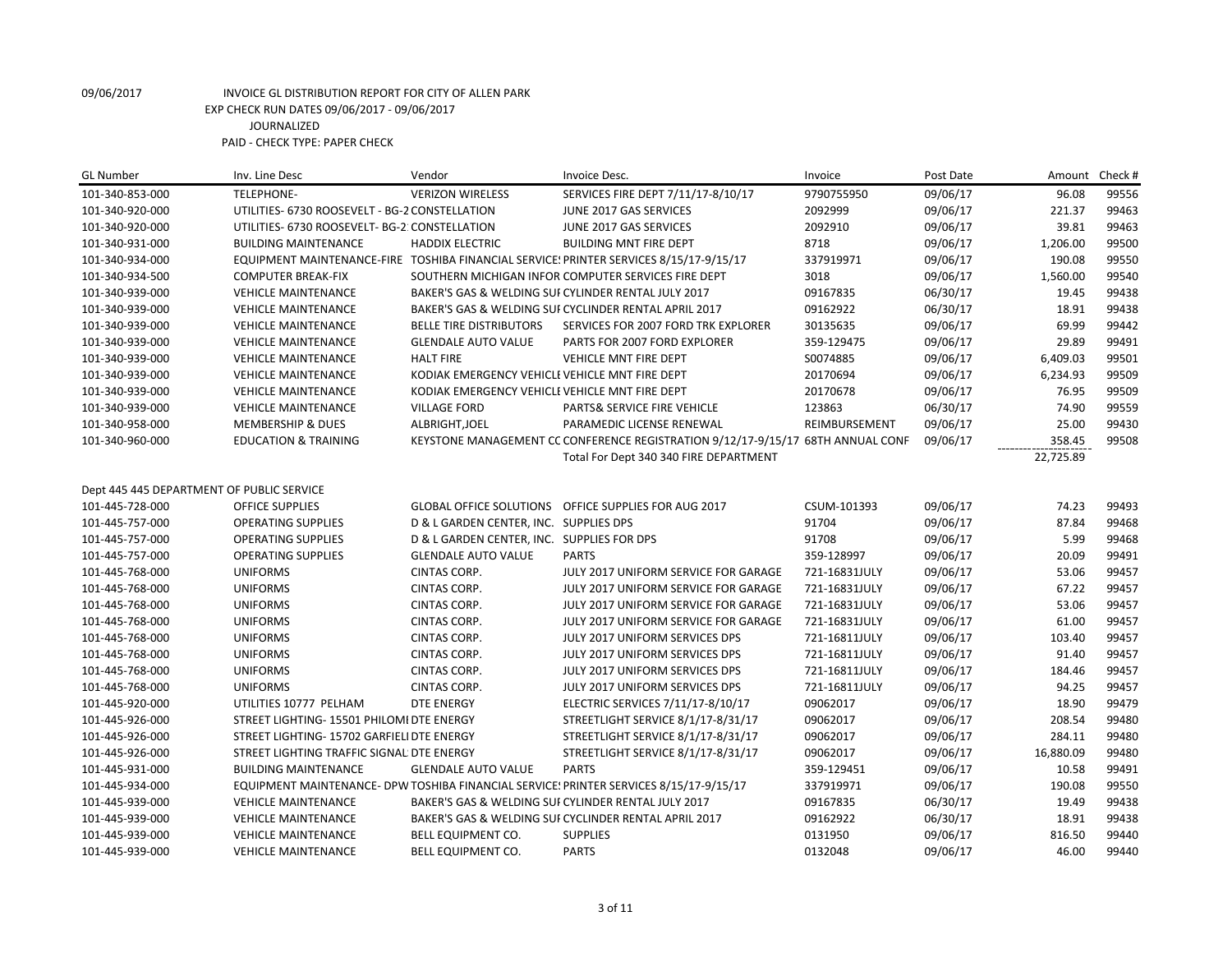| <b>GL Number</b>              | Inv. Line Desc                                                                | Vendor                                      | Invoice Desc.                                                                           | Invoice     | Post Date | Amount    | Check# |
|-------------------------------|-------------------------------------------------------------------------------|---------------------------------------------|-----------------------------------------------------------------------------------------|-------------|-----------|-----------|--------|
| 101-445-939-000               | <b>VEHICLE MAINTENANCE</b>                                                    | <b>BELL EQUIPMENT CO.</b>                   | <b>PARTS</b>                                                                            | 0131862     | 09/06/17  | 133.87    | 99440  |
| 101-445-939-000               | <b>VEHICLE MAINTENANCE</b>                                                    | <b>CANNON EQUIPMENT</b>                     | <b>PARTS</b>                                                                            | 43295       | 09/06/17  | 80.86     | 99450  |
| 101-445-939-000               | <b>VEHICLE MAINTENANCE</b>                                                    | EAST MICHIGAN TRAILER SAL PARTS             |                                                                                         | 6373492     | 09/06/17  | 470.32    | 99481  |
| 101-445-939-000               | <b>VEHICLE MAINTENANCE</b>                                                    | <b>GLENDALE AUTO VALUE</b>                  | <b>PARTS</b>                                                                            | 359-129768  | 09/06/17  | 103.77    | 99491  |
| 101-445-939-000               | <b>VEHICLE MAINTENANCE</b>                                                    | <b>MICHIGAN CAT</b>                         | <b>PARTS</b>                                                                            | PD7781351   | 09/06/17  | 752.50    | 99518  |
| 101-445-939-000               | <b>VEHICLE MAINTENANCE</b>                                                    | WILLIAM F. SELL & SON                       | <b>PARTS</b>                                                                            | 265217      | 09/06/17  | 43.63     | 99536  |
| 101-445-939-000               | <b>VEHICLE MAINTENANCE</b>                                                    | TREDROC TIRE ALLEN PARK 7: PARTS            |                                                                                         | 7360010653  | 09/06/17  | 41.00     | 99551  |
| 101-445-939-000               | <b>VEHICLE MAINTENANCE</b>                                                    | WINDER POLICE EQUIPMENT PARTS FOR 2017 F250 |                                                                                         | 20171901    | 09/06/17  | 848.17    | 99566  |
| 101-445-939-000               | <b>VEHICLE MAINTENANCE</b>                                                    | WINDER POLICE EQUIPMENT PARTS FOR 2017 F250 |                                                                                         | 20171935    | 09/06/17  | 327.27    | 99566  |
| 101-445-939-000               | <b>VEHICLE MAINTENANCE</b>                                                    | WURTH USA INC                               | <b>PARTS</b>                                                                            | 95788425    | 09/06/17  | 125.18    | 99569  |
| 101-445-958-000               | <b>MEMBERSHIP &amp; DUES</b>                                                  | MENSINGER, JOHN                             | REIMBURSEMENT FOR CERTIFICATION RENEW/REIMBURSEMENT                                     |             | 09/06/17  | 30.00     | 99516  |
|                               |                                                                               |                                             | Total For Dept 445 445 DEPARTMENT OF PUBLIC SERVICE                                     |             |           | 22,345.77 |        |
|                               |                                                                               |                                             |                                                                                         |             |           |           |        |
| Dept 707 707 PARKS & REC      |                                                                               |                                             |                                                                                         |             |           |           |        |
| 101-707-728-000               | <b>OFFICE SUPPLIES</b>                                                        |                                             | GLOBAL OFFICE SOLUTIONS OFFICE SUPPLIES FOR AUG 2017                                    | CSUM-101393 | 09/06/17  | 70.55     | 99493  |
| 101-707-783-000               | <b>PARK SUPPLIES</b>                                                          |                                             | D & L GARDEN CENTER, INC. SUPPLIES FOR PARKS & REC                                      | 91126       | 09/06/17  | 36.00     | 99468  |
| 101-707-783-000               | <b>PARK SUPPLIES</b>                                                          | SHERWIN WILLIAMS                            | <b>SUPPLIES</b>                                                                         | 5699-8      | 09/06/17  | 111.25    | 99538  |
| 101-707-783-000               | PARK SUPPLIES- SALES TX EXEMPT SHERWIN WILLIAMS                               |                                             | <b>SUPPLIES</b>                                                                         | 5699-8      | 09/06/17  | (6.30)    | 99538  |
| 101-707-784-000               | <b>PARK SERVICES</b>                                                          |                                             | BOBS SANITATION SERV INC SUDMAN PARK SERVICES 7/26/17-8/23/17                           | A-138004    | 09/06/17  | 95.00     | 99445  |
| 101-707-784-000               | <b>PARK SERVICES</b>                                                          |                                             | BOBS SANITATION SERV INC RENTAL PARKS & REC MILLWARD PARK 7/26/1 A-138005               |             | 09/06/17  | 95.00     | 99445  |
| 101-707-784-000               | <b>PARK SERVICES</b>                                                          | <b>RESIDEX</b>                              | <b>SUPPLIES PARKS &amp; REC</b>                                                         | INV869304   | 09/06/17  | 38.60     | 99532  |
| 101-707-920-000               | UTILITIES-6615 ROOSEVELT- BG-21 CONSTELLATION                                 |                                             | JUNE 2017 GAS SERVICES                                                                  | 2092994     | 09/06/17  | 34.45     | 99463  |
| 101-707-920-000               | UTILITIES- 4320 LAURENCE- BG-21 CONSTELLATION                                 |                                             | JUNE 2017 GAS SERVICES                                                                  | 2092921     | 09/06/17  | 1.19      | 99463  |
| 101-707-920-000               | UTILITIES 6295 WINONA                                                         | <b>DTE ENERGY</b>                           | ELECTRIC SERVICES 7/11/17-8/10/17                                                       | 09062017    | 09/06/17  | 154.64    | 99479  |
| 101-707-920-000               | UTILITIES-7420 QUANDT                                                         | <b>DTE ENERGY</b>                           | ELECTRIC SERVICES 7/11/17-8/10/17                                                       | 09062017    | 09/06/17  | 13.40     | 99479  |
| 101-707-920-000               | UTILITIES 8643 PELHAM                                                         | DTE ENERGY                                  | ELECTRIC SERVICES 7/11/17-8/10/17                                                       | 09062017    | 09/06/17  | 34.15     | 99479  |
| 101-707-920-000               | UTILITIES 8801 PELHAM                                                         | DTE ENERGY                                  | ELECTRIC SERVICES 7/11/17-8/10/17                                                       | 09062017    | 09/06/17  | 30.14     | 99479  |
| 101-707-920-000               | UTILITIES 8803 PELHAM                                                         | <b>DTE ENERGY</b>                           | ELECTRIC SERVICES 7/11/17-8/10/17                                                       | 09062017    | 09/06/17  | 15.04     | 99479  |
| 101-707-939-000               | <b>VEHICLE MAINTENANCE</b>                                                    |                                             | BAKER'S GAS & WELDING SUF CYLINDER RENTAL JULY 2017                                     | 09167835    | 06/30/17  | 19.45     | 99438  |
| 101-707-939-000               | <b>VEHICLE MAINTENANCE</b>                                                    |                                             | BAKER'S GAS & WELDING SUI CYCLINDER RENTAL APRIL 2017                                   | 09162922    | 06/30/17  | 18.91     | 99438  |
| 101-707-939-000               | <b>VEHICLE MAINTENANCE</b>                                                    | CLASSIC AUTO WASH INC.                      | JULY 2017 SERVICES                                                                      | 1712        | 09/06/17  | 3.90      | 99460  |
| 101-707-943-000               |                                                                               |                                             | EQUIPMENT RENTAL- PARKS/REC TOSHIBA FINANCIAL SERVICE: PRINTER SERVICES 8/15/17-9/15/17 | 337919971   | 09/06/17  | 204.64    | 99550  |
| 101-707-960-000               | GENERAL EDUCATION/TUITION RE NATIONAL RECREATION/PARI PREMIER PKG PARKS & REC |                                             |                                                                                         | 331085      | 09/06/17  | 650.00    | 99524  |
|                               |                                                                               |                                             | Total For Dept 707 707 PARKS & REC                                                      |             |           | 1,620.01  |        |
|                               |                                                                               |                                             |                                                                                         |             |           |           |        |
| Dept 751 751 COMMUNITY CENTER |                                                                               |                                             |                                                                                         |             |           |           |        |
| 101-751-757-000               | <b>OPERATING SUPPLIES</b>                                                     | GORDON FOOD SERV.                           | <b>SUPPLIES FOR PARKS &amp; REC</b>                                                     | 846135925   | 09/06/17  | 78.53     | 99495  |
| 101-751-757-000               | <b>OPERATING SUPPLIES</b>                                                     | GORDON FOOD SERV.                           | <b>SUPPLIES FOR PARKS &amp; REC</b>                                                     | 917052349   | 09/06/17  | 123.76    | 99495  |
| 101-751-757-000               | <b>OPERATING SUPPLIES</b>                                                     | <b>METRO LIFT PROPANE</b>                   | LIQUID CYLINDER FOR CIVIC ARENA                                                         | 3067910077  | 09/06/17  | 266.53    | 99517  |
| 101-751-757-000               | <b>OPERATING SUPPLIES</b>                                                     | PEPSI COLA                                  | SUPPLIES FOR COMM CTR                                                                   | 26959708    | 09/06/17  | 688.35    | 99527  |
| 101-751-757-000               | <b>OPERATING SUPPLIES</b>                                                     | SYSCO DETROIT LLC                           | <b>SUPPLIES FOR PARKS &amp; REC</b>                                                     | 158504942   | 09/06/17  | 784.17    | 99545  |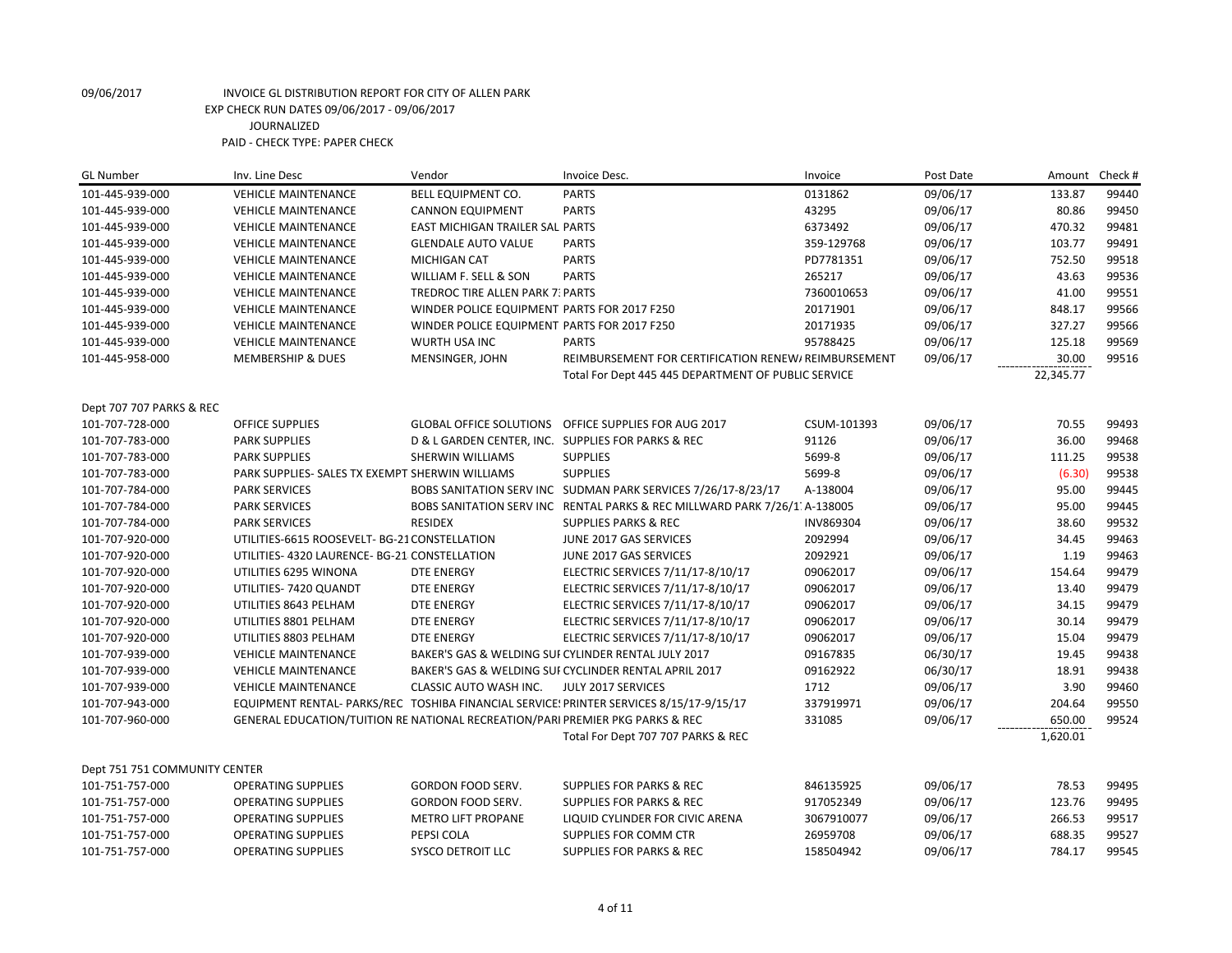| <b>GL Number</b><br>Inv. Line Desc                                              | Vendor                                                                                | Invoice Desc.                                                    | Invoice    | Post Date | Amount     | Check # |
|---------------------------------------------------------------------------------|---------------------------------------------------------------------------------------|------------------------------------------------------------------|------------|-----------|------------|---------|
| 101-751-920-000                                                                 | UTILITIES COMM CENTER<br><b>DTE ENERGY</b>                                            | STREETLIGHT SERVICE 8/1/17-8/31/17                               | 09062017   | 09/06/17  | 10,463.64  | 99480   |
| 101-751-920-000                                                                 | CONSTELLATION<br>UTILITIES 15800 WHITE ST                                             | JUNE 2017 GAS SERVICES                                           | 2092911    | 06/30/17  | 978.09     | 99572   |
| 101-751-931-000                                                                 | <b>BUILDING MAINTENANCE</b>                                                           | FRANK TARNOWSKI PLUMBIN BACKFLOW TEST ICE ARENA                  | 17-2019    | 09/06/17  | 375.00     | 99488   |
| 101-751-931-000                                                                 | <b>BUILDING MAINTENANCE</b><br><b>GRAINGER</b>                                        | <b>SUPPLIES PARKS &amp; REC</b>                                  | 9524898393 | 09/06/17  | 52.16      | 99497   |
| 101-751-931-000                                                                 | <b>BUILDING MAINTENANCE</b>                                                           | NETWORK SERVICES COMPAI SUPPLIES PARKS & REC                     | 6467605-00 | 09/06/17  | 232.33     | 99523   |
| 101-751-931-000                                                                 | <b>BUILDING MAINTENANCE</b>                                                           | NETWORK SERVICES COMPAI SUPPLIES PARKS & REC                     | 6467502-00 | 09/06/17  | 409.16     | 99523   |
| 101-751-931-000                                                                 | <b>ORKIN</b><br><b>BUILDING MAINTENANCE</b>                                           | SEPT 2017 SERVICES COMM CTRR                                     | 161221417  | 09/06/17  | 74.90      | 99525   |
| 101-751-934-000                                                                 | <b>EQUIPMENT MAINTENANCE</b><br>DOWNRIVER REFRIGERATION PARTS                         |                                                                  | 1561326    | 09/06/17  | 62.70      | 99477   |
| 101-751-934-000                                                                 | <b>EQUIPMENT MAINTENANCE</b>                                                          | SERV-ICE REFRIGERATION, IN SERVICE CALL ICE ARENA                | AP080317   | 09/06/17  | 235.50     | 99537   |
| 101-751-934-000                                                                 | <b>EQUIPMENT MAINTENANCE</b>                                                          | SERV-ICE REFRIGERATION, IN SERVICE CALL FOR REPAIRS AT ICE ARENA | AP080117   | 09/06/17  | 749.00     | 99537   |
| 101-751-934-000                                                                 | <b>EQUIPMENT MAINTENANCE</b>                                                          | SERV-ICE REFRIGERATION, IN SERVICE CALL ICE ARENA RINK SYSTEM    | AP080217   | 09/06/17  | 663.50     | 99537   |
| 101-751-934-000                                                                 | <b>EQUIPMENT MAINTENANCE</b><br><b>TRIAD SERVICE CENTER</b>                           | PREVENTATIVE MAINT COMM CTR AUTO SCRU 9317000                    |            | 09/06/17  | 96.99      | 99552   |
|                                                                                 |                                                                                       | Total For Dept 751 751 COMMUNITY CENTER                          |            |           | 16,334,.31 |         |
|                                                                                 |                                                                                       |                                                                  |            |           |            |         |
| Dept 803 HISTORICAL                                                             |                                                                                       |                                                                  |            |           |            |         |
| 101-803-701-000                                                                 | <b>DTE ENERGY</b><br>UTILITIES-15504 ENGLEWOOD                                        | ELECTRIC SERVICES 7/11/17-8/10/17                                | 09062017   | 09/06/17  | 57.15      | 99479   |
| 101-803-801-001                                                                 | LAWN & SNOW SERVICES<br><b>GULLIVER, JERRY</b>                                        | AUG 2017 HISTORICAL GRASS SERVICES                               | 27         | 09/06/17  | 105.00     | 99498   |
| 101-803-920-000                                                                 | UTILITIES-15504 ENGLEWOOD- BC CONSTELLATION                                           | JUNE 2017 GAS SERVICES                                           | 2092914    | 09/06/17  | 2.38       | 99463   |
|                                                                                 |                                                                                       | Total For Dept 803 HISTORICAL                                    |            |           | 164.53     |         |
|                                                                                 |                                                                                       |                                                                  |            |           |            |         |
|                                                                                 |                                                                                       | Total For Fund 101 GENERAL FUND                                  |            |           | 141,160.63 |         |
|                                                                                 |                                                                                       |                                                                  |            |           |            |         |
| Fund 202 MAJOR STREET FUND                                                      |                                                                                       |                                                                  |            |           |            |         |
| Dept 475 475 TRAFFIC SERVICES                                                   |                                                                                       |                                                                  |            |           |            |         |
| 202-475-703-050                                                                 | INTERFUND LABOR/EQUIP - TRAFF WAYNE COUNTY - ACCTS. RECJULY 2017 TRAFFIC SIGNAL MAINT |                                                                  | 291310     | 09/06/17  | 745.03     | 99564   |
|                                                                                 |                                                                                       | Total For Dept 475 475 TRAFFIC SERVICES                          |            |           | 745.03     |         |
|                                                                                 |                                                                                       |                                                                  |            |           |            |         |
| Dept 479 PRESERVATION - STREETS<br>202-479-757-000<br><b>OPERATING SUPPLIES</b> | AJAX MATERIALS CORP.                                                                  | <b>SUPPLIES FOR DPS</b>                                          | 215798     | 09/06/17  | 506.52     | 99429   |
| 202-479-757-000<br><b>OPERATING SUPPLIES</b>                                    | AJAX MATERIALS CORP.                                                                  | <b>MATERIALS FOR DPS</b>                                         | 216020     | 09/06/17  | 613.98     | 99429   |
| 202-479-820-000<br><b>ENGINEERING - MAJOR</b>                                   | C.E. RAINES COMPANY                                                                   | JOB AP-35 2017 ROAD PAVING PROJECT MAJOI 14531                   |            | 09/06/17  | 44,336.91  | 99455   |
|                                                                                 |                                                                                       | Total For Dept 479 PRESERVATION - STREETS                        |            |           | 45,457.41  |         |
|                                                                                 |                                                                                       |                                                                  |            |           |            |         |
|                                                                                 |                                                                                       |                                                                  |            |           |            |         |
|                                                                                 |                                                                                       | Total For Fund 202 MAJOR STREET FUND                             |            |           | 46,202.44  |         |
| Fund 203 LOCAL STREET FUND                                                      |                                                                                       |                                                                  |            |           |            |         |
| Dept 475 475 TRAFFIC SERVICES                                                   |                                                                                       |                                                                  |            |           |            |         |
| 203-475-757-000<br><b>OPERATING SUPPLIES</b>                                    | 3M                                                                                    | <b>SUPPLIES</b>                                                  | SS73651    | 09/06/17  | 336.00     | 99426   |
| 203-475-757-000<br><b>OPERATING SUPPLIES</b>                                    | 3M                                                                                    | <b>SUPPLIES</b>                                                  | SS73652    | 09/06/17  | 420.00     | 99426   |
| 203-475-757-000<br><b>OPERATING SUPPLIES</b>                                    |                                                                                       |                                                                  |            |           |            |         |
|                                                                                 |                                                                                       | DORNBOS SIGN & SAFETY, IN OPERATING SUPPLIES FOR CITY SIGNS      | INV34229   | 09/06/17  | 4,046.54   | 99475   |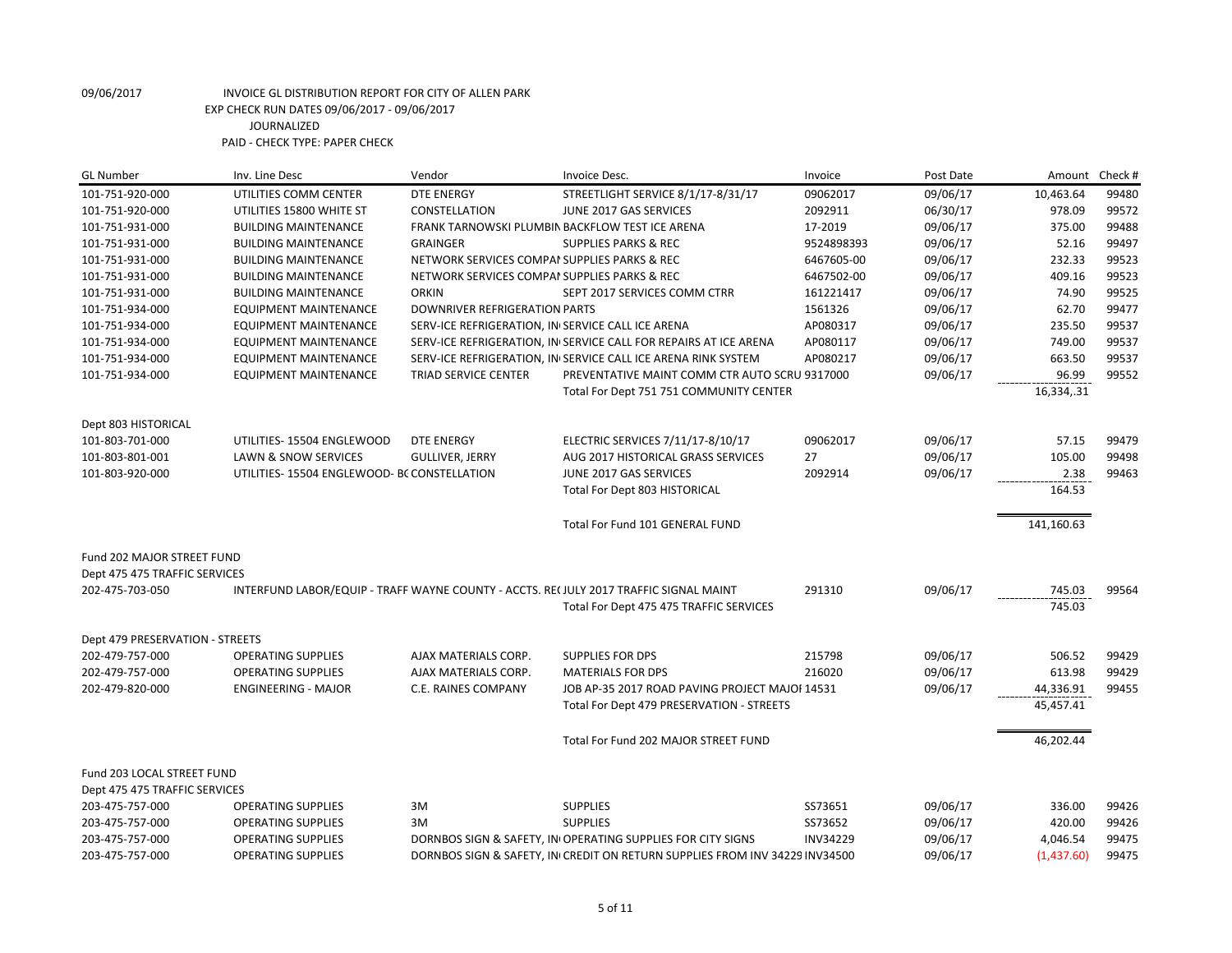| <b>GL Number</b>                              | Inv. Line Desc                                        | Vendor                                       | Invoice Desc.                                                                                                       | Invoice          | Post Date            |                  | Amount Check # |
|-----------------------------------------------|-------------------------------------------------------|----------------------------------------------|---------------------------------------------------------------------------------------------------------------------|------------------|----------------------|------------------|----------------|
|                                               |                                                       |                                              | Total For Dept 475 475 TRAFFIC SERVICES                                                                             |                  |                      | 3,364.94         |                |
| Dept 479 PRESERVATION - STREETS               |                                                       |                                              |                                                                                                                     |                  |                      |                  |                |
| 203-479-757-000                               | <b>OPERATING SUPPLIES</b>                             | AJAX MATERIALS CORP.                         | <b>SUPPLIES FOR DPS</b>                                                                                             | 215798           | 09/06/17             | 506.52           | 99429          |
| 203-479-757-000                               | <b>OPERATING SUPPLIES</b>                             | AJAX MATERIALS CORP.                         | <b>MATERIALS FOR DPS</b>                                                                                            | 216020           | 09/06/17             | 613.98           | 99429          |
| 203-479-801-200                               | MILLAGE - CONSTRUCTION                                |                                              | GV CEMENT CONTRACTING C JOB AP-35 PMT#7 PAVEMENT REPLACEMENT 17-147                                                 |                  | 09/06/17             | 244,495.50       | 99499          |
|                                               |                                                       |                                              | Total For Dept 479 PRESERVATION - STREETS                                                                           |                  |                      | 245,616.00       |                |
| Dept 483 ADMINISTRATION - STREETS             |                                                       |                                              |                                                                                                                     |                  |                      |                  |                |
| 203-483-820-000                               | <b>ENGINEERING- LOCAL</b>                             | <b>C.E. RAINES COMPANY</b>                   | 06/30/17<br>JOB AP-35 2017 ROAD PAVING PROJECT MAJOI 14531                                                          |                  |                      | 103,452.79       | 99455          |
|                                               |                                                       |                                              | Total For Dept 483 ADMINISTRATION - STREETS                                                                         |                  |                      | 103,452.79       |                |
|                                               |                                                       |                                              | Total For Fund 203 LOCAL STREET FUND                                                                                |                  |                      | 352,433.73       |                |
| Fund 226 RUBBISH FUND<br>Dept 450 450 RUBBISH |                                                       |                                              |                                                                                                                     |                  |                      |                  |                |
| 226-450-819-000                               | <b>WASTE DISPOSAL</b>                                 | RIVERVIEW, CITY OF                           | JULY 2017 WOOD DISPOSAL                                                                                             | 80191            | 09/06/17             | 132.01           | 99534          |
| 226-450-819-000                               | <b>WASTE DISPOSAL</b>                                 | RIVERVIEW, CITY OF                           | JULY 2017 DEMOLITION                                                                                                | 80190            | 09/06/17             | 420.00           | 99534          |
|                                               |                                                       |                                              | Total For Dept 450 450 RUBBISH                                                                                      |                  |                      | 552.01           |                |
|                                               |                                                       |                                              | Total For Fund 226 RUBBISH FUND                                                                                     |                  |                      | 552.01           |                |
| Fund 249 BUILDING FUND                        |                                                       |                                              |                                                                                                                     |                  |                      |                  |                |
| Dept 371 371 BUILDING DEPARTMENT              |                                                       |                                              |                                                                                                                     |                  |                      |                  |                |
| 249-371-821-000                               | MECHANICAL INSPECTIONS                                | CARNILL, STEVE                               | JULY 2017 MECHANICAL INSPECTIONS                                                                                    | <b>JULY 2017</b> | 09/06/17             | 2,577.75         | 99451          |
| 249-371-822-000                               | PLUMBING INSPECTIONS                                  | HALASH, JEROME                               | JULY 2017 PLUMBING INSPECTIONS                                                                                      | <b>JULY 2017</b> | 09/06/17             | 982.10           | 99502          |
| 249-371-853-000<br>249-371-946-000            | TELEPHONE-DAVE BOOMER<br><b>EQUIPMENT LEASE- BLDG</b> | <b>VERIZON WIRELESS</b>                      | SERVICES BUILDING TABLETS 7/11/17-8/10/17 9790800304<br>TOSHIBA FINANCIAL SERVICE: PRINTER SERVICES 8/15/17-9/15/17 | 337919971        | 09/06/17<br>09/06/17 | 108.12<br>258.60 | 99555<br>99550 |
| 249-371-962-000                               | <b>MISCELLANEOUS</b>                                  | CARLISLE/WORTMAN ASSOC ADMINISTRATIVE SET UP |                                                                                                                     | 2145541          | 09/06/17             | 1,000.00         | 99452          |
|                                               |                                                       |                                              | Total For Dept 371 371 BUILDING DEPARTMENT                                                                          |                  |                      | 4,926.57         |                |
|                                               |                                                       |                                              |                                                                                                                     |                  |                      |                  |                |
|                                               |                                                       |                                              | Total For Fund 249 BUILDING FUND                                                                                    |                  |                      | 4,926.57         |                |
| Fund 250 DDA OPERATING<br>Dept 000            |                                                       |                                              |                                                                                                                     |                  |                      |                  |                |
| 250-000-853-000                               | <b>TELEPHONE</b>                                      | <b>WOW</b>                                   | DDA SERVICES 8/12/17-9/11/17                                                                                        | 014467854AUG     | 09/06/17             | 165.70           | 99568          |
| 250-000-920-000                               | <b>UTILITIES</b>                                      | <b>DTE ENERGY</b>                            | PARKING LOT LIGHTS 7/13/17-8/10/17                                                                                  | 910007536873     | 09/06/17             | 15.17            | 99478          |
| 250-000-931-000                               | <b>BUILDING MAINTENANCE</b>                           | WISNIEWSKI, ANTONIA                          | DDA OFFICE CLEANING AUG 2017                                                                                        | 463774           | 09/06/17             | 60.00            | 99567          |
| 250-000-960-000                               | MARKETING/PROMOTIONS                                  |                                              | BRENDEL'S SEPTIC TANK SER\ FM TOILET RENTAL 8/20/17-9/16/17                                                         | 137777           | 09/06/17             | 105.00           | 99446          |
| 250-000-962-000                               | <b>MISCELLANEOUS</b>                                  |                                              | DOWNRIVER PEST CONTROL PEST CONTROL FOR AUG 2017                                                                    | AUG 2017         | 09/06/17             | 130.00           | 99476          |
| 250-000-962-000                               | <b>MISCELLANEOUS</b>                                  | MILLER & MILLER, P.C.                        | <b>REGISTER OF DEEDS SERVICES</b>                                                                                   | A-02282017B      | 09/06/17             | 74.00            | 99519          |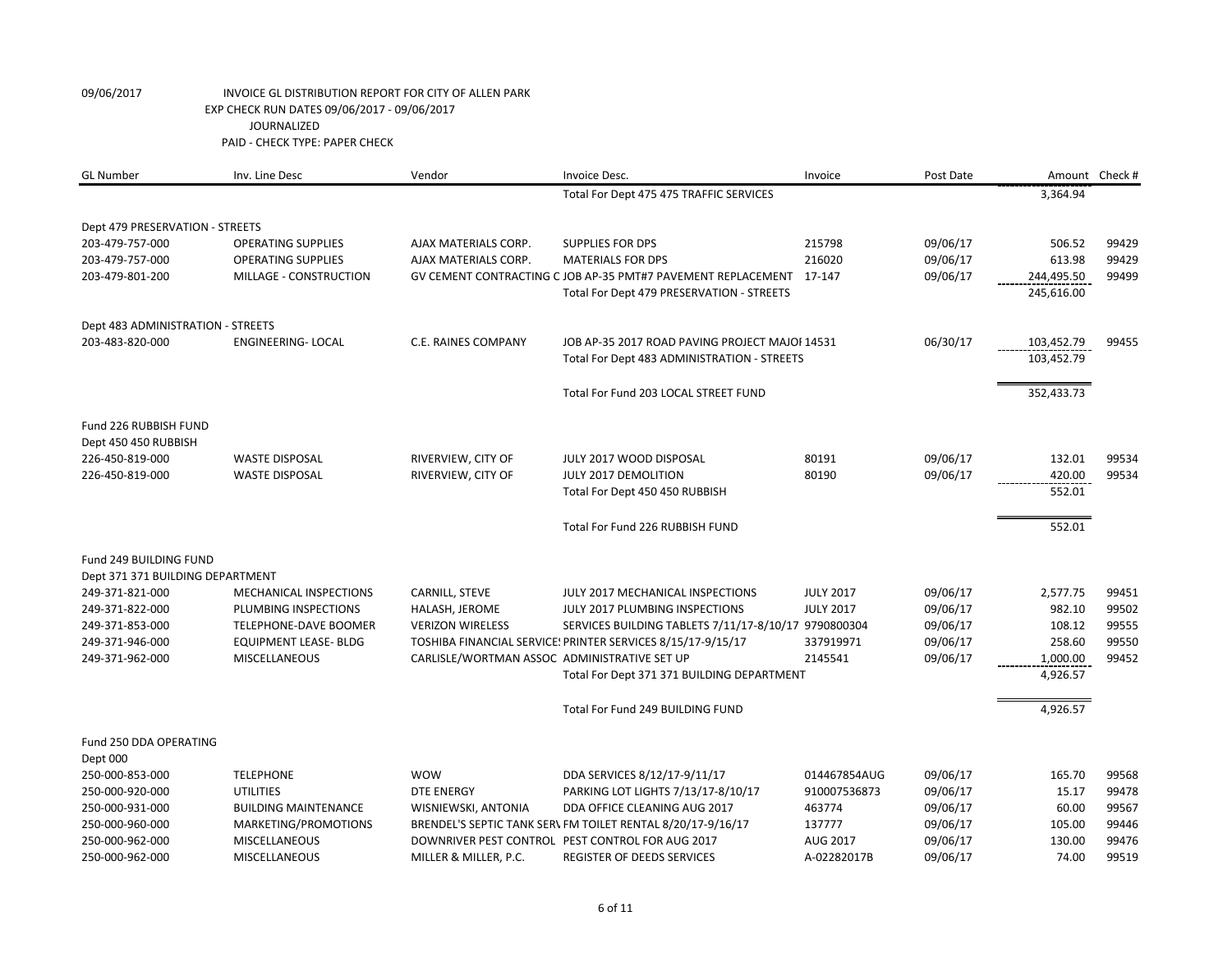| <b>GL Number</b>                   | Inv. Line Desc             | Vendor                                  | Invoice Desc.                                         | Invoice      | Post Date | Amount    | Check# |
|------------------------------------|----------------------------|-----------------------------------------|-------------------------------------------------------|--------------|-----------|-----------|--------|
| 250-000-962-000                    | <b>MISCELLANEOUS</b>       | THE BROADCAST BOOTH                     | REPAIR DAMAGED GREEN FENCE                            | 071654       | 09/06/17  | 725.00    | 99547  |
|                                    |                            |                                         | Total For Dept 000                                    |              |           | 1,274.87  |        |
|                                    |                            |                                         | Total For Fund 250 DDA OPERATING                      |              |           | 1,274.87  |        |
| Fund 265 DRUG FORFEITURE - FEDERAL |                            |                                         |                                                       |              |           |           |        |
| Dept 000                           |                            |                                         |                                                       |              |           |           |        |
| 265-000-757-000                    | <b>OPERATING SUPPLIES</b>  | <b>FOREMOST PROMOTIONS</b>              | <b>OPERATING SUPPLIES</b>                             | 396591       | 06/30/17  | 58.00     | 99487  |
| 265-000-939-000                    | <b>VEHICLE MAINTENANCE</b> | <b>B &amp; K COLLISION, INC.</b>        | PARTS/SERVICES                                        | 9779         | 09/06/17  | 180.00    | 99436  |
| 265-000-939-000                    | <b>VEHICLE MAINTENANCE</b> |                                         | BAKER'S GAS & WELDING SUI CYLINDER RENTAL JULY 2017   | 09167835     | 06/30/17  | 19.45     | 99438  |
| 265-000-939-000                    | <b>VEHICLE MAINTENANCE</b> |                                         | BAKER'S GAS & WELDING SUI CYCLINDER RENTAL APRIL 2017 | 09162922     | 06/30/17  | 18.91     | 99438  |
| 265-000-939-000                    | <b>VEHICLE MAINTENANCE</b> | <b>GLENDALE AUTO VALUE</b>              | PARTS FOR 2012 FORD EDGE                              | 359-129413   | 09/06/17  | 115.91    | 99491  |
| 265-000-939-000                    | <b>VEHICLE MAINTENANCE</b> | <b>GLENDALE AUTO VALUE</b>              | PARTS FOR 2012 FORD EDGE                              | 359-129425   | 09/06/17  | 123.18    | 99491  |
| 265-000-939-000                    | <b>VEHICLE MAINTENANCE</b> | <b>GLENDALE AUTO VALUE</b>              | PARTS RET FROM INV 128110                             | CM359-128865 | 09/06/17  | (82.58)   | 99491  |
| 265-000-939-000                    | <b>VEHICLE MAINTENANCE</b> | <b>GLENDALE AUTO VALUE</b>              | <b>PARTS</b>                                          | 359-129722   | 09/06/17  | 1.34      | 99491  |
| 265-000-939-000                    | <b>VEHICLE MAINTENANCE</b> | <b>GLENDALE AUTO VALUE</b>              | <b>PARTS</b>                                          | 359-129490   | 09/06/17  | 59.88     | 99491  |
| 265-000-939-000                    | <b>VEHICLE MAINTENANCE</b> | <b>GLENDALE AUTO VALUE</b>              | RET ON PARTS FROM INV 129618                          | CM359-129769 | 09/06/17  | (32.07)   | 99491  |
| 265-000-939-000                    | <b>VEHICLE MAINTENANCE</b> | <b>GLENDALE AUTO VALUE</b>              | PARTS FOR 2012 FORD EDGE                              | 359-129477   | 09/06/17  | 30.08     | 99491  |
| 265-000-939-000                    | <b>VEHICLE MAINTENANCE</b> | <b>GLENDALE AUTO VALUE</b>              | <b>PARTS</b>                                          | 359-129554   | 09/06/17  | 260.99    | 99491  |
| 265-000-939-000                    | <b>VEHICLE MAINTENANCE</b> | TREDROC TIRE ALLEN PARK 7: PARTS        |                                                       | 7360010837   | 09/06/17  | 96.56     | 99551  |
| 265-000-939-000                    | <b>VEHICLE MAINTENANCE</b> | <b>TREDROC TIRE ALLEN PARK 7: PARTS</b> |                                                       | 7360010954   | 09/06/17  | 506.36    | 99551  |
| 265-000-939-000                    | <b>VEHICLE MAINTENANCE</b> | <b>VILLAGE FORD</b>                     | <b>PARTS</b>                                          | 261690       | 09/06/17  | 810.75    | 99559  |
| 265-000-939-000                    | <b>VEHICLE MAINTENANCE</b> | WINDER POLICE EQUIPMENT PARTS           |                                                       | 20171907     | 09/06/17  | 885.60    | 99566  |
| 265-000-939-000                    | <b>VEHICLE MAINTENANCE</b> | <b>WURTH USA INC</b>                    | <b>PARTS</b>                                          | 95788425     | 09/06/17  | 125.16    | 99569  |
|                                    |                            |                                         | Total For Dept 000                                    |              |           | 3,177.52  |        |
|                                    |                            |                                         | Total For Fund 265 DRUG FORFEITURE - FEDERAL          |              |           | 3,177.52  |        |
| Fund 266 DRUG FORFEITURE - STATE   |                            |                                         |                                                       |              |           |           |        |
| Dept 000                           |                            |                                         |                                                       |              |           |           |        |
| 266-000-982-000                    | COMPUTER EQUIP/SOFTWARE    | <b>KUSTOM SIGNALS</b>                   | <b>EQUIPMENT POLICE DEPT</b>                          | 544241       | 09/06/17  | 13,790.00 | 99510  |
|                                    |                            |                                         | Total For Dept 000                                    |              |           | 13,790.00 |        |
|                                    |                            |                                         | Total For Fund 266 DRUG FORFEITURE - STATE            |              |           | 13,790.00 |        |
| Fund 271 LIBRARY                   |                            |                                         |                                                       |              |           |           |        |
| Dept 000                           |                            |                                         |                                                       |              |           |           |        |
| 271-000-728-000                    | <b>OFFICE SUPPLIES</b>     | <b>GLOBAL OFFICE SOLUTIONS</b>          | OFFICE SUPPLIES FOR AUG 2017                          | CSUM-101393  | 09/06/17  | 159.87    | 99493  |
| 271-000-757-000                    | <b>OPERATING SUPPLIES</b>  | NATIONAL PEN CORP.                      | <b>SUPPLIES FOR LIBRARY</b>                           | 109423381    | 09/06/17  | 1,031.90  | 99522  |
| 271-000-757-000                    | <b>OPERATING SUPPLIES</b>  | SWINEHART, BRANDI                       | REIMBURSEMENT FOR SUMMER READING SHIF REIMBURSEMENT   |              | 09/06/17  | 931.02    | 99544  |
| 271-000-827-000                    | <b>LIBRARY SERVICES</b>    |                                         | UNIQUE MANAGEMENT SERV PLACEMENTS SERVICES JULY 2017  | 449136       | 09/06/17  | 71.60     | 99553  |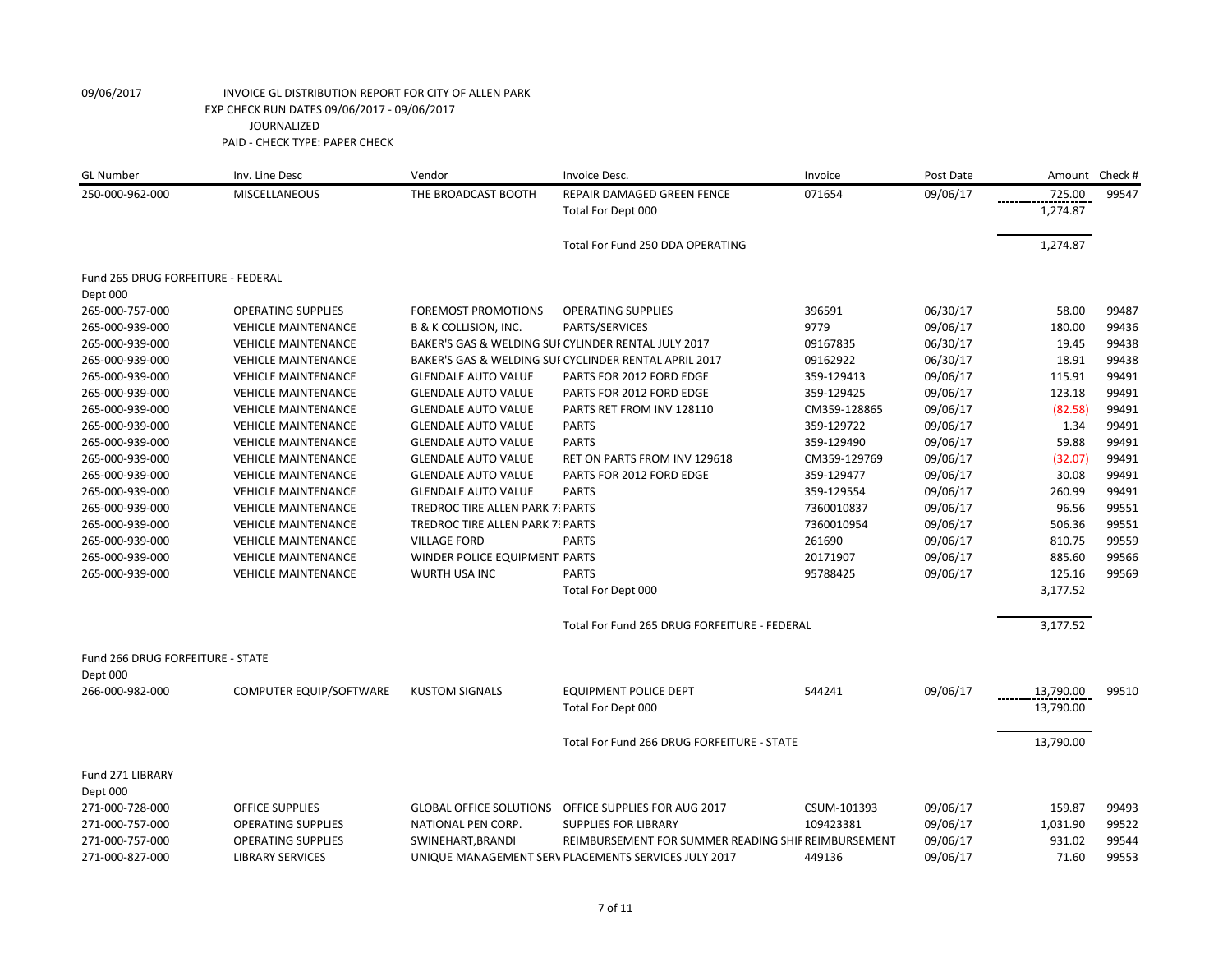| <b>GL Number</b>              | Inv. Line Desc                                                                    | Vendor                                        | Invoice Desc.                                                                                           | Invoice         | Post Date | Amount     | Check # |
|-------------------------------|-----------------------------------------------------------------------------------|-----------------------------------------------|---------------------------------------------------------------------------------------------------------|-----------------|-----------|------------|---------|
| 271-000-828-000               | <b>MATERIALS</b>                                                                  | <b>BAKER &amp; TAYLOR</b>                     | <b>MATERIALS FOR LIBRARY</b>                                                                            | 2033114598      | 09/06/17  | 128.70     | 99437   |
| 271-000-828-000               | <b>MATERIALS</b>                                                                  | <b>BAKER &amp; TAYLOR</b>                     | <b>MATERIALS FOR LIBRARY</b>                                                                            | 2033071114      | 09/06/17  | 28.07      | 99437   |
| 271-000-828-000               | <b>MATERIALS</b>                                                                  | <b>BAKER &amp; TAYLOR</b>                     | <b>MATERIALS FOR LIBRARY</b>                                                                            | 2033059270      | 09/06/17  | 52.11      | 99437   |
| 271-000-828-000               | <b>MATERIALS</b>                                                                  | <b>BAKER &amp; TAYLOR</b>                     | <b>MATERIALS FOR LIBRARY</b>                                                                            | 2033086549      | 09/06/17  | 112.36     | 99437   |
| 271-000-828-000               | <b>MATERIALS</b>                                                                  | BESTSELLERS AUDIO, LLC                        | <b>AUDIOBOOKS FOR LIBRARY</b>                                                                           | 6095            | 09/06/17  | 249.00     | 99443   |
| 271-000-828-000               | <b>MATERIALS</b>                                                                  | <b>BLAKNEY, SANDI</b>                         | <b>MATERIALS FOR LIBRARY</b>                                                                            | REIMBURSEMENT   | 09/06/17  | 49.56      | 99444   |
| 271-000-828-000               | <b>MATERIALS</b>                                                                  | FINDAWAY WORLD LLC                            | LAUNCH PAD FOR LIBRARY                                                                                  | 227308          | 09/06/17  | 106.94     | 99485   |
| 271-000-828-000               | <b>MATERIALS</b>                                                                  | CENGAGE LEARING INC                           | <b>SUPPLIES FOR LIBRARY</b>                                                                             | 61024478        | 09/06/17  | 20.24      | 99490   |
| 271-000-828-000               | <b>MATERIALS</b>                                                                  | CENGAGE LEARING INC                           | <b>SUPPLIES FOR LIBRARY</b>                                                                             | 61007557        | 09/06/17  | 94.46      | 99490   |
| 271-000-828-000               | <b>MATERIALS</b>                                                                  | THE LIBRARY NETWORK                           | OVERDRIVE CHARGES 8/1/17-7/31/18                                                                        | 58789           | 09/06/17  | 6,450.00   | 99548   |
| 271-000-920-000               | UTILITIES-8100 ALLEN RD- BG-218. CONSTELLATION                                    |                                               | JUNE 2017 GAS SERVICES                                                                                  | 2092915         | 09/06/17  | 22.18      | 99463   |
| 271-000-931-000               | <b>BUILDING MAINTENANCE</b>                                                       | D & L GARDEN CENTER, INC. SERVICES AT LIBRARY |                                                                                                         | 91292           | 09/06/17  | 184.93     | 99468   |
| 271-000-931-000               | <b>BUILDING MAINTENANCE</b>                                                       | <b>LOUIS ORLEANS</b>                          | LAWN SERVICES 4/1/17-7/1/17 PUBLIC LIBRAR' 17-8000                                                      |                 | 06/30/17  | 480.00     | 99514   |
| 271-000-931-000               | <b>BUILDING MAINTENANCE</b>                                                       |                                               | PANETTA'S LANDSCAPE SUPP SUPPLIES FOR LIBRARY C6205                                                     | 4455            | 09/06/17  | 121.84     | 99526   |
| 271-000-931-000               | CREDIT HOUSE ACCT TICKET 6214 PANETTA'S LANDSCAPE SUPP SUPPLIES FOR LIBRARY C6205 |                                               |                                                                                                         | 4455            | 09/06/17  | (16.00)    | 99526   |
| 271-000-943-000               | <b>EQUIPMENT RENTAL-LIB</b>                                                       |                                               | TOSHIBA FINANCIAL SERVICE: PRINTER SERVICES 8/15/17-9/15/17                                             | 337919971       | 09/06/17  | 196.57     | 99550   |
| 271-000-943-000               | <b>EQUIPMENT RENTAL- LIB</b>                                                      |                                               | TOSHIBA FINANCIAL SERVICE: PRINTER SERVICES 8/15/17-9/15/17                                             | 337919971       | 09/06/17  | 222.35     | 99550   |
|                               |                                                                                   |                                               | Total For Dept 000                                                                                      |                 |           | 10.697.70  |         |
|                               |                                                                                   |                                               |                                                                                                         |                 |           |            |         |
|                               |                                                                                   |                                               | <b>Total For Fund 271 LIBRARY</b>                                                                       |                 |           | 10,697.70  |         |
|                               |                                                                                   |                                               |                                                                                                         |                 |           |            |         |
| Fund 401 CAPITAL PROJECT FUND |                                                                                   |                                               |                                                                                                         |                 |           |            |         |
| Dept 000                      |                                                                                   |                                               |                                                                                                         |                 |           |            |         |
| 401-000-985-005               | CAPITAL OUTLAY-COMMUNITY CTI ALL-PRO EXERCISE, INC.                               |                                               | <b>EQUIPMENT REPAIRED PARKS &amp; REC</b>                                                               | S-1934          | 09/06/17  | 2,094.40   | 99431   |
| 401-000-985-005               | CAPITAL OUTLAY-COMMUNITY CTIC&J ELECTRICAL                                        |                                               | <b>MATERIAL &amp; LABOR TO REPLACE CONDUIT</b>                                                          | 19667           | 09/06/17  | 3,382.00   | 99449   |
| 401-000-985-005               |                                                                                   |                                               | CAPITAL OUTLAY-COMMUNITY CTI CREATIVE OFFICE INTERIORS   FLOORING REPLACEMENT ROOMS ABC                 | 10737B          | 09/06/17  | 6,195.64   | 99467   |
| 401-000-985-005               |                                                                                   |                                               | CAPITAL OUTLAY-COMMUNITY CTI HOLBROOK'S ROOFING CO IN ADDITIONALS FOR CIVIC CTT ROOF REPLACEME 98728    |                 | 09/06/17  | 2,360.40   | 99504   |
| 401-000-985-005               |                                                                                   |                                               | CAPITAL OUTLAY-COMMUNITY CTI HOLBROOK'S ROOFING CO IN LABOR & MATERIAL REPLACE ROOF AT CIVIC AI 98707-2 |                 | 09/06/17  | 86,437.00  | 99504   |
| 401-000-987-300               | <b>CONST-CITY HALL</b>                                                            | <b>CDPA</b>                                   | DESIGN PHASE BILLING FOR ALLEN PARK NEW (003                                                            |                 | 09/06/17  | 188,930.95 | 99453   |
|                               |                                                                                   |                                               | Total For Dept 000                                                                                      |                 |           | 289,400.39 |         |
|                               |                                                                                   |                                               | Total For Fund 401 CAPITAL PROJECT FUND                                                                 |                 |           | 289,400.39 |         |
|                               |                                                                                   |                                               |                                                                                                         |                 |           |            |         |
| Fund 592 WATER & SEWER        |                                                                                   |                                               |                                                                                                         |                 |           |            |         |
| Dept 600 WATER                |                                                                                   |                                               |                                                                                                         |                 |           |            |         |
| 592-600-745-400               | <b>METER MAINTENANCE</b>                                                          | ETNA SUPPLY COMPANY                           | <b>SUPPLIES</b>                                                                                         | \$102321881.001 | 09/06/17  | 3,120.00   | 99482   |
| 592-600-873-000               | <b>MAIN MAINTENANCE</b>                                                           | <b>ETNA SUPPLY COMPANY</b>                    | <b>SUPPLIES FOR WATER</b>                                                                               | S102323076.001  | 09/06/17  | 574.12     | 99482   |
| 592-600-873-000               | <b>MAIN MAINTENANCE</b>                                                           | JOHN D. OSBORNE TRUCKING CLASS 2 FILL SAND    |                                                                                                         | 088578          | 09/06/17  | 790.87     | 99506   |
| 592-600-873-000               | <b>MAIN MAINTENANCE</b>                                                           | MICHIGAN BUSINESS & AUCT SERVICES WATER DEPT  |                                                                                                         | 79809           | 09/06/17  | 47.62      | 99531   |
| 592-600-926-050               | PURCHASED WATER                                                                   |                                               | GREAT LAKES WATER AUTHO JUNE 2017 WHOLESALES SERVICES                                                   | JUNEWHOLESALE   | 06/30/17  | 203,584.97 | 99470   |
| 592-600-985-000               | <b>CAPITAL OUTLAY</b>                                                             | C.E. RAINES COMPANY                           | JOB A--35 2017 WATER MAIN PAVING PROJ                                                                   | 14532           | 09/30/17  | 35,225.60  | 99455   |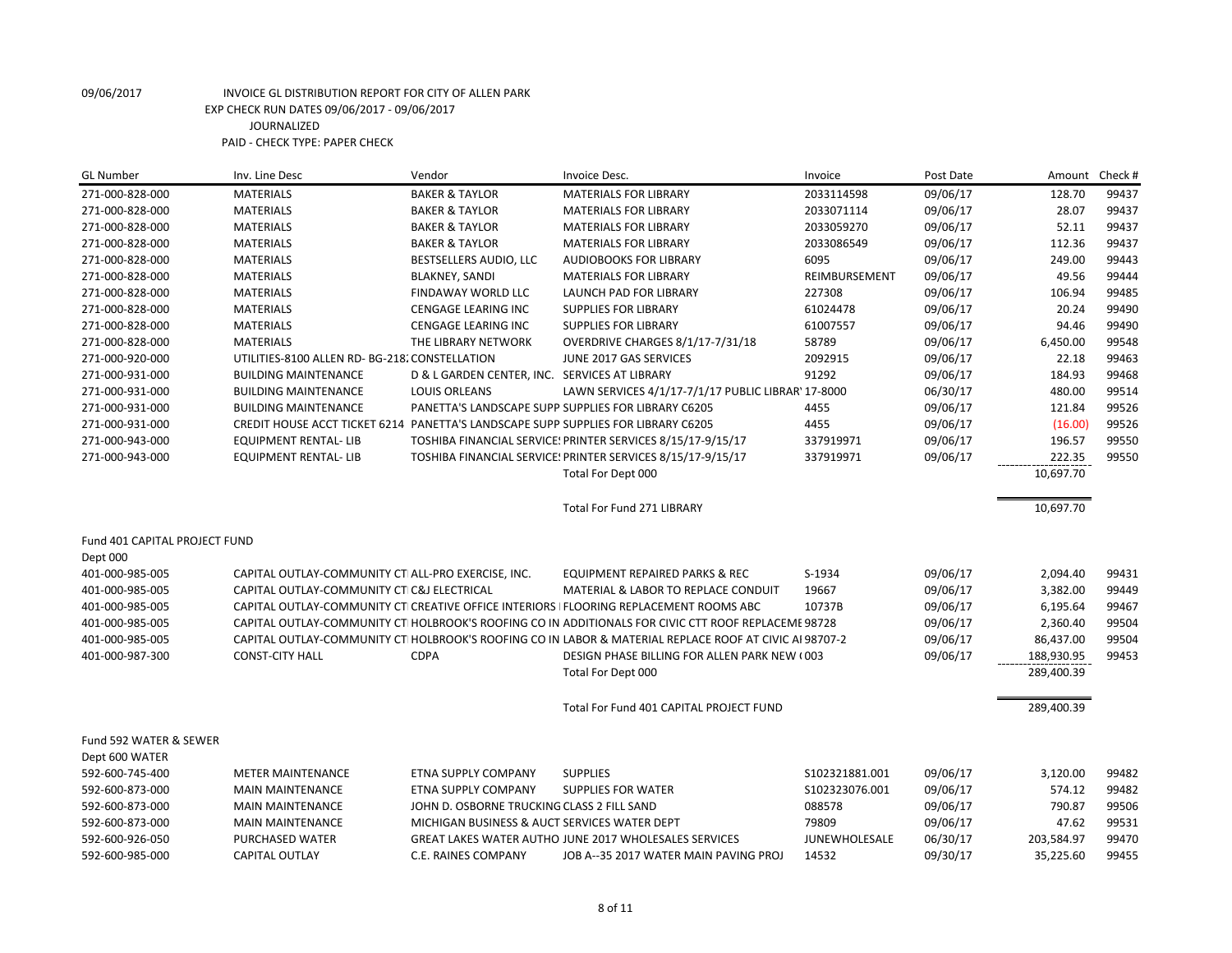| <b>GL Number</b>   | Inv. Line Desc                               | Vendor                                        | Invoice Desc.                                                  | Invoice              | Post Date |            | Amount Check # |
|--------------------|----------------------------------------------|-----------------------------------------------|----------------------------------------------------------------|----------------------|-----------|------------|----------------|
|                    |                                              |                                               | Total For Dept 600 WATER                                       |                      |           | 243,343.18 |                |
| Dept 601 601 SEWER |                                              |                                               |                                                                |                      |           |            |                |
| 592-601-712-000    | CLOTHING, CLEANING & TECH SKILI CINTAS CORP. |                                               | JULY 2017 UNIFORM SERVICE WATER DEPT                           | 721-16841JULY        | 09/06/17  | 43.51      | 99457          |
| 592-601-712-000    | CLOTHING, CLEANING & TECH SKILI CINTAS CORP. |                                               | JULY 2017 UNIFORM SERVICE WATER DEPT                           | 721-16841JULY        | 09/06/17  | 43.51      | 99457          |
| 592-601-712-000    | CLOTHING, CLEANING & TECH SKILI CINTAS CORP. |                                               | JULY 2017 UNIFORM SERVICE WATER DEPT                           | 721-16841JULY        | 09/06/17  | 43.51      | 99457          |
| 592-601-712-000    | CLOTHING, CLEANING & TECH SKILI CINTAS CORP. |                                               | JULY 2017 UNIFORM SERVICE WATER DEPT                           | 721-16841JULY        | 09/06/17  | 43.51      | 99457          |
| 592-601-745-300    | STORM/CB MAINTENANCE                         | C.E. RAINES COMPANY                           | JOB AP-17 NPDES MS4 PERMINT SURVEYING                          | 14414                | 06/30/17  | 101.40     | 99455          |
| 592-601-757-000    | <b>OPERATING SUPPLIES</b>                    | <b>SMART BILL</b>                             | YEARLY SUPPLIES FOR WATER BILLS                                | 29228-F              | 09/06/17  | 2,437.50   | 99539          |
| 592-601-757-000    | <b>OPERATING SUPPLIES</b>                    | <b>SMART BILL</b>                             | SUPPLIES/SERVICES FOR AUG 2017 WATER BILL 29211-S              |                      | 09/06/17  | 1,853.71   | 99539          |
| 592-601-908-000    | <b>IWC CHARGES- DETROIT</b>                  | GREAT LAKES WATER AUTHO JULY 2017 IWC CHARGES |                                                                | <b>JULYIWC</b>       | 09/06/17  | 2,575.88   | 99473          |
| 592-601-920-000    | <b>UTILITIES</b>                             | <b>AT &amp; T</b>                             | PHONE SERVICES 8/10/17-9/9/17                                  | 09062017             | 09/06/17  | 130.24     | 99435          |
| 592-601-920-000    | <b>UTILITIES</b>                             | <b>AT &amp; T</b>                             | PHONE SERVICES 8/10/17-9/9/17                                  | 09062017             | 09/06/17  | 95.08      | 99435          |
| 592-601-920-000    | UTILITIES 4320 LAURENCE                      | <b>DTE ENERGY</b>                             | ELECTRIC SERVICES 7/11/17-8/10/17                              | 09062017             | 09/06/17  | 16.80      | 99479          |
| 592-601-920-000    | UTILITIES-17501 OAKWOOD                      | <b>DTE ENERGY</b>                             | ELECTRIC SERVICES 7/11/17-8/10/17                              | 09062017             | 09/06/17  | 17.97      | 99479          |
| 592-601-921-000    | <b>OFFICE SUPPLIES</b>                       |                                               | GLOBAL OFFICE SOLUTIONS OFFICE SUPPLIES FOR AUG 2017           | CSUM-101393          | 09/06/17  | 149.64     | 99493          |
| 592-601-923-000    | PROFESSIONAL SERVICES                        | RITTER GIS INC                                | JULY 2017 WATER UTILITY UPDATES                                | 2017-0187            | 09/06/17  | 4,780.00   | 99533          |
| 592-601-927-050    | SEWAGE DISPOSAL-DETROIT                      |                                               | GREAT LAKES WATER AUTHO JULY 2017 SEWAGE CHARGES               | JULYSEWAGE           | 09/06/17  | 64,300.00  | 99472          |
| 592-601-927-100    | <b>DETROIT POLLUTANTS</b>                    |                                               | GREAT LAKES WATER AUTHO JUNE 2017 POLLUTANT SERVICES           | <b>JUNEPOLLUTANT</b> | 06/30/17  | 178.04     | 99471          |
| 592-601-930-000    | SEWER MAINTENANCE                            | LINCOLN PARK, CITY OF                         | AP PORTION CHGS 1987 SEWER AGREEMENT                           | 0000007140           | 09/06/17  | 5,465.55   | 99512          |
| 592-601-939-100    | <b>VEHICLE MAINTENANCE</b>                   |                                               | BAKER'S GAS & WELDING SUI CYLINDER RENTAL JULY 2017            | 09167835             | 06/30/17  | 19.45      | 99438          |
| 592-601-939-100    | <b>VEHICLE MAINTENANCE</b>                   |                                               | BAKER'S GAS & WELDING SUI CYCLINDER RENTAL APRIL 2017          | 09162922             | 06/30/17  | 18.93      | 99438          |
| 592-601-939-100    | <b>VEHICLE MAINTENANCE</b>                   | <b>GLENDALE AUTO VALUE</b>                    | <b>PARTS</b>                                                   | 359-129707           | 09/06/17  | 35.07      | 99491          |
| 592-601-939-100    | <b>VEHICLE MAINTENANCE</b>                   |                                               | GLOBAL TELEMATIC SOLUTIO GTS SERVICE TO FT2620 6/27/17-7/26/17 | 29266                | 09/06/17  | 350.00     | 99494          |
| 592-601-939-100    | <b>VEHICLE MAINTENANCE</b>                   | <b>MICHIGAN CAT</b>                           | <b>PARTS</b>                                                   | PD7787704            | 09/06/17  | 185.42     | 99518          |
| 592-601-939-100    | <b>VEHICLE MAINTENANCE</b>                   | MICHIGAN CAT                                  | <b>PARTS</b>                                                   | PD7787703            | 09/06/17  | 141.88     | 99518          |
| 592-601-939-100    | <b>VEHICLE MAINTENANCE</b>                   | WURTH USA INC                                 | <b>PARTS</b>                                                   | 95788425             | 09/06/17  | 125.16     | 99569          |
| 592-601-951-000    | <b>ENGINEERING CONSULTANTS</b>               | C.E. RAINES COMPANY                           | JOB AP-01 GENERAL PROJECTS                                     | 14490                | 09/06/17  | 1,319.00   | 99455          |
| 592-601-951-000    | <b>ENGINEERING CONSULTANTS</b>               | C.E. RAINES COMPANY                           | JOB AP-51 2017 UILITY REPAIRS                                  | 14419                | 06/30/17  | 2,233.00   | 99455          |
| 592-601-960-000    | <b>TRAINING &amp; EDUCATION</b>              | <b>HOLBEN ENVIRONMENTAL</b>                   | <b>TRAINING DISINFECTION BASICS</b>                            | 6445                 | 09/06/17  | 300.00     | 99503          |
| 592-601-962-000    | MISCELLANEOUS                                | MAILFINANCE DEPT 3682                         | SERVICES 9/13/17-12/12/17                                      | N6693035             | 09/06/17  | 938.65     | 99515          |
| 592-601-986-000    | CAPITAL OUTLAY-SEWERS                        | LIQUI-FORCE SERV.                             | ALLEN PARK CIPP LINING                                         | <b>US 2355</b>       | 09/06/17  | 9,700.00   | 99513          |
| 592-601-987-000    | CAPITAL OUTLAY-MISCELLANEOUS GORNO FORD      |                                               | NEW VEHICLE 2017F-250 EXT CAB DPS BASIN                        | T.4757               | 09/06/17  | 29,073.00  | 99496          |
|                    |                                              |                                               | Total For Dept 601 601 SEWER                                   |                      |           | 126,715.41 |                |
| Dept 603 603 BASIN |                                              |                                               |                                                                |                      |           |            |                |
| 592-603-853-000    | TELEPHONE-BASIN                              | <b>VERIZON WIRELESS</b>                       | BASIN SERVICES 7/24/17-8/23/17                                 | 9791542561           | 09/06/17  | 50.04      | 99558          |
| 592-603-920-000    | UTILITIES-14500 MORAN BG-2182! CONSTELLATION |                                               | JUNE 2017 GAS SERVICES                                         | 2092998              | 09/06/17  | 119.21     | 99463          |
| 592-603-920-000    | UTILITIES-14500 MORAN APT#2-BI CONSTELLATION |                                               | JUNE 2017 GAS SERVICES                                         | 2092996              | 09/06/17  | 638.37     | 99463          |
| 592-603-920-000    | <b>UTILITIES</b>                             | CONSTELLATION                                 | JUNE 2017 GAS SERVICES                                         | 2092996              | 09/06/17  | (638.37)   | 99463          |
| 592-603-920-000    | UTILITIES 1840 DIX RD                        | <b>DTE ENERGY</b>                             | ELECTRIC SERVICES 7/11/17-8/10/17                              | 09062017             | 09/06/17  | 13.83      | 99479          |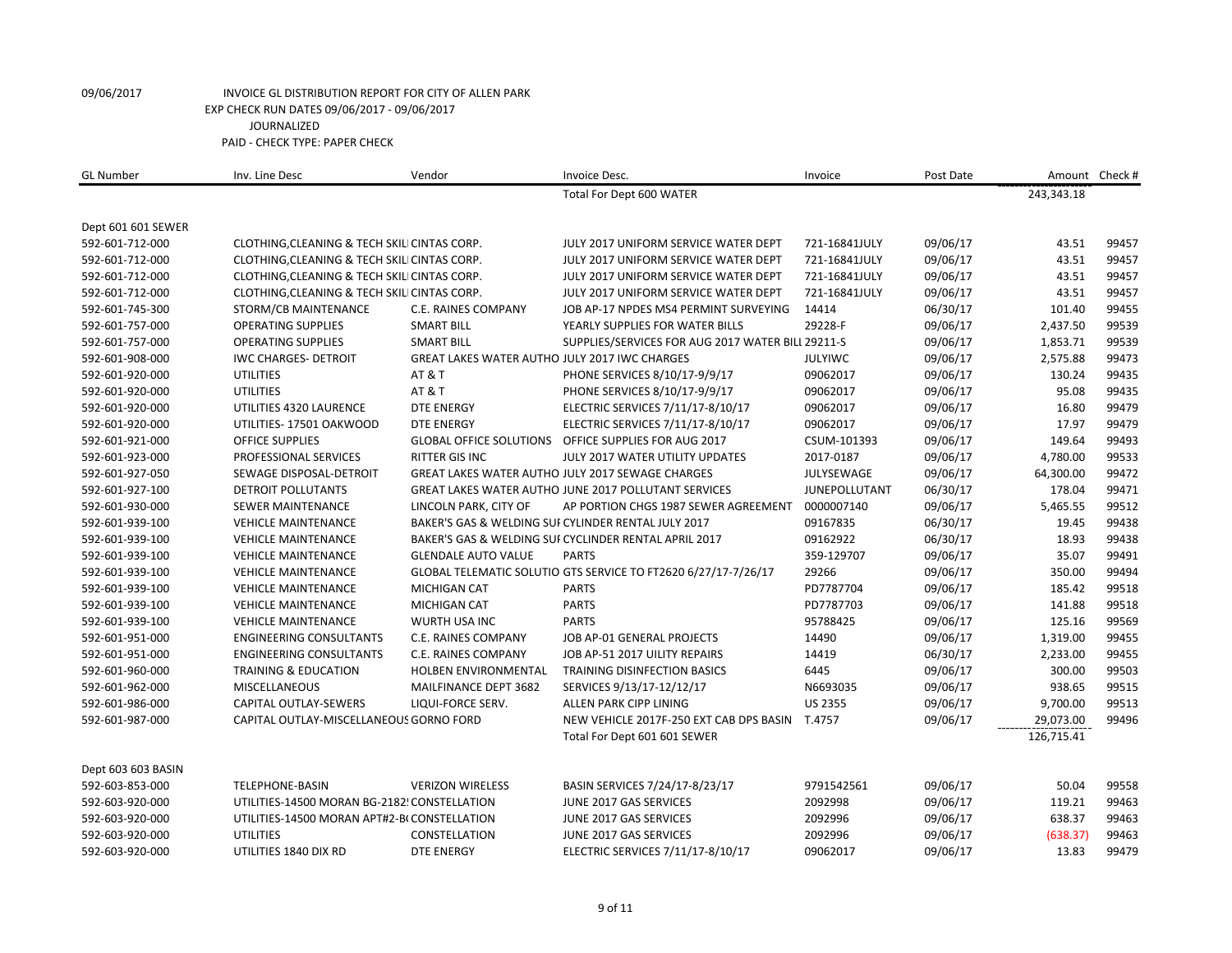| <b>GL Number</b>             | Inv. Line Desc                          | Vendor                     | Invoice Desc.                                                                           | Invoice       | Post Date | Amount     | Check # |
|------------------------------|-----------------------------------------|----------------------------|-----------------------------------------------------------------------------------------|---------------|-----------|------------|---------|
| 592-603-920-000              | UTILITIES 8245 VINE                     | <b>DTE ENERGY</b>          | ELECTRIC SERVICES 7/11/17-8/10/17                                                       | 09062017      | 09/06/17  | 32.13      | 99479   |
| 592-603-920-000              | UTILITIES 14500 MORAN                   | <b>DTE ENERGY</b>          | ELECTRIC SERVICES 7/11/17-8/10/17                                                       | 09062017      | 09/06/17  | 3,483.70   | 99479   |
| 592-603-931-000              | <b>BUILDING MAINTENANCE</b>             | <b>GRAINGER</b>            | <b>SUPPLIES</b>                                                                         | 9509713112    | 09/06/17  | 29.70      | 99497   |
| 592-603-931-000              | <b>BUILDING MAINTENANCE</b>             | <b>GRAINGER</b>            | <b>PARTS</b>                                                                            | 9512043499    | 09/06/17  | 13.15      | 99497   |
| 592-603-931-000              | <b>BUILDING MAINTENANCE</b>             | MILLER BOLDT INC           | REPAIRS TO RETENTION BASIN TRANE EQUIPM S1627-3                                         |               | 09/06/17  | 516.00     | 99520   |
| 592-603-934-000              | <b>EQUIPMENT MAINTENANCE</b>            | CDW GOVERNMENT, INC.       | SERVICES FOR BASIN                                                                      | JWB9183       | 09/06/17  | 781.77     | 99454   |
| 592-603-934-000              | <b>EQUIPMENT MAINTENANCE</b>            | <b>MICHIGAN CAT</b>        | SERVICES ON EQUIPMENT                                                                   | SD7810598     | 09/06/17  | 414.18     | 99518   |
| 592-603-934-000              | <b>EQUIPMENT MAINTENANCE</b>            |                            | WADE-TRIM/ASSOCIATES, IN PROF SERVICES THRU 7/30/17                                     | 7002671       | 09/06/17  | 948.12     | 99560   |
|                              |                                         |                            | Total For Dept 603 603 BASIN                                                            |               |           | 6,401.83   |         |
| Dept 604 ADMINISTRATION/DEBT |                                         |                            |                                                                                         |               |           |            |         |
| 592-604-987-500              | DISTRICT ONE SEWER PROJECT              |                            | THE BANK OF NEW YORK MEI INTEREST ON BONDS 0062-MFA                                     | 5247-01/FINAL | 09/06/17  | 121,011.01 | 99546   |
| 592-604-991-500              | BOND PRINCIPAL AND INT-CITY 20 US BANK  |                            | DEBT SERVICE PAYMENT ON 10/1/17                                                         | 639679        | 09/06/17  | 19,281.25  | 99554   |
| 592-604-991-500              | BOND PRINCIPAL AND INT-CITY- 2( US BANK |                            | DEBT SERVICE PAYMENT ON 10/1/17                                                         | 639679        | 09/06/17  | 43,350.00  | 99554   |
| 592-604-991-500              | <b>BOND PRINCIPAL AND INT-CITY</b>      | <b>WAYNE COUNTY</b>        | ALLEN PARK TREATMENT PLANT BONDS                                                        | 291510        | 09/06/17  | 127,815.90 | 99561   |
|                              |                                         |                            | Total For Dept 604 ADMINISTRATION/DEBT                                                  |               |           | 311,458.16 |         |
|                              |                                         |                            | Total For Fund 592 WATER & SEWER                                                        |               |           | 687,918.58 |         |
| Fund 701 TRUST AND AGENCY    |                                         |                            |                                                                                         |               |           |            |         |
| Dept 000                     |                                         |                            |                                                                                         |               |           |            |         |
| 701-000-242-000              | CITY FESTIVITIES ESCROW                 | ALLEN PARK, CITY OF.       | LABOR COST DPS FUEL & WEEDING FOR 2017 S 2017 STREET FAIR                               |               | 09/06/17  | 4,358.00   | 99434   |
| 701-000-242-000              | <b>CITY FESTIVITIES ESCROW</b>          | BARBOSA-RIOS, ISABEL       | REIMBURSEMENT SUPPLIS 2017 STREET FAIR REIMBURSEMENT                                    |               | 09/06/17  | 128.46     | 99439   |
| 701-000-242-000              | <b>CITY FESTIVITIES ESCROW</b>          | STITES, ROBERT             | REIMBURSEMENT ON SUPPLIES FOR 2017 ST F/ REIMBURSEMENT                                  |               | 09/06/17  | 77.92      | 99543   |
| 701-000-245-000              | PARKS & RECREATION ESCROW               | <b>BSNSPORTS</b>           | <b>SUPPLIES FOR PARKS &amp; REC</b>                                                     | 900328417     | 09/06/17  | 329.99     | 99447   |
| 701-000-246-500              | <b>ENGINEERING ESCROW</b>               | <b>BUCCILLI GROUP, LLC</b> | INSPECTION NAGLE/ FORD MOTOR CO 8/7/17-2426                                             |               | 09/06/17  | 4,104.00   | 99448   |
| 701-000-246-500              | <b>ENGINEERING ESCROW</b>               | <b>BUCCILLI GROUP, LLC</b> | INSPECTION PARKING LOT REHAB 7/31/17-8/4, 2402                                          |               | 09/06/17  | 3,618.00   | 99448   |
| 701-000-246-500              | <b>ENGINEERING ESCROW</b>               | <b>BUCCILLI GROUP, LLC</b> | INSPECTION PARKING LOT REHAB 7/24/17-7/21 2385                                          |               | 09/06/17  | 3,888.00   | 99448   |
| 701-000-246-500              | <b>ENGINEERING ESCROW</b>               | <b>BUCCILLI GROUP, LLC</b> | <b>INSPECTION 5741 ALLEN RD</b>                                                         | 2399          | 09/06/17  | 324.00     | 99448   |
| 701-000-246-500              | <b>ENGINEERING ESCROW</b>               | C.E. RAINES COMPANY        | JOB AP-08 PLAN REVIEW HOLIDAY/HAMPTON I 14534                                           |               | 09/06/17  | 13,582.00  | 99455   |
| 701-000-246-500              | <b>ENGINEERING ESCROW</b>               | C.E. RAINES COMPANY        | JOB-58 AT&T SERVICE FAIRLANE DR                                                         | 14540         | 09/06/17  | 1,350.00   | 99455   |
| 701-000-246-500              | <b>ENGINEERING ESCROW</b>               | C.E. RAINES COMPANY        | JOB AP-55 FIBERTECH                                                                     | 14538         | 09/06/17  | 2,158.00   | 99455   |
| 701-000-246-500              | <b>ENGINEERING ESCROW</b>               | C.E. RAINES COMPANY        | JOB AP-59 COMCAST SERV SOUTHFIELD RD                                                    | 14541         | 09/06/17  | 648.00     | 99455   |
| 701-000-246-500              | <b>ENGINEERING ESCROW</b>               | C.E. RAINES COMPANY        | JOB AP-54 VORAN FUNERAL HOME                                                            | 14537         | 09/06/17  | 540.00     | 99455   |
| 701-000-246-500              | <b>ENGINEERING ESCROW</b>               | C.E. RAINES COMPANY        | JOB AP-60 ROLLING RD WIND TUNNEL                                                        | 14542         | 09/06/17  | 810.00     | 99455   |
| 701-000-246-500              | <b>ENGINEERING ESCROW</b>               | C.E. RAINES COMPANY        | JOB AP-46 SOUTHPT COMM CHURCH                                                           | 14535         | 09/06/17  | 2,240.76   | 99455   |
| 701-000-246-500              | <b>ENGINEERING ESCROW</b>               | C.E. RAINES COMPANY        | JOB AP-01 GENERAL PROJECTS                                                              | 14490         | 09/06/17  | 2,552.20   | 99455   |
| 701-000-247-500              | <b>CERT</b>                             | <b>CITY OF ALLEN PARK</b>  | REIMBURSEMENT TO FOR CAR SHOW TROPHYS REIMBURSEMENT                                     |               | 09/06/17  | 95.00      | 99461   |
| 701-000-248-000              |                                         |                            | PARKS & REC FOUNDATION ESCRO CREATIVE OFFICE INTERIORS   FLOORING REPLACEMENT ROOMS ABC | 10737B        | 09/06/17  | 1,902.18   | 99467   |
| 701-000-249-000              | <b>FLOWER BED ESCROW</b>                |                            | AMERICAN SPEEDY PRINTING FLOWERBED SIGNS FOR ADOPT A FLOWERBED 049461                   |               | 09/06/17  | 50.00      | 99433   |
|                              |                                         |                            | Total For Dept 000                                                                      |               |           | 42,756.51  |         |